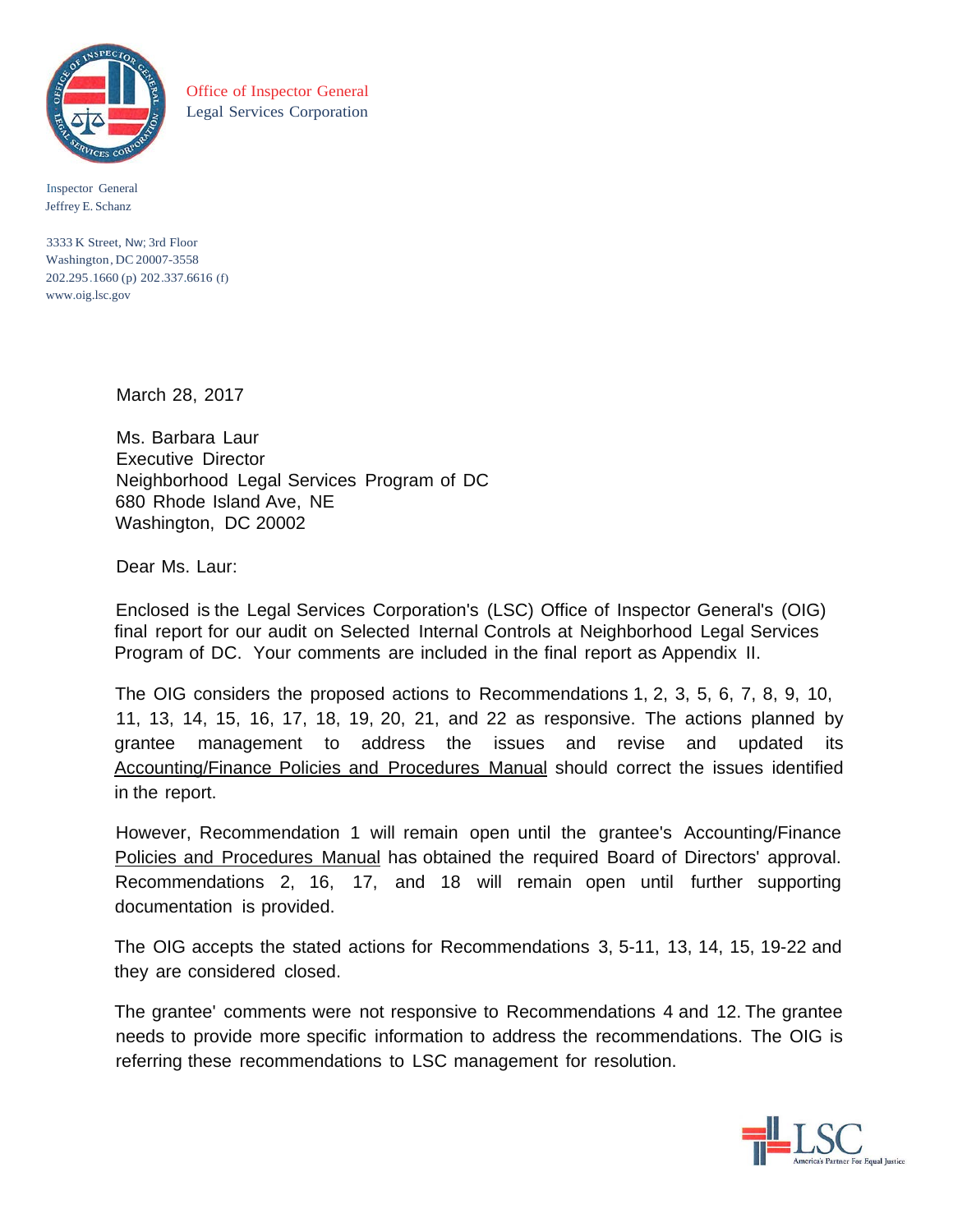Please provide us with your response to close out the five open recommendations along with the revised Accounting/Finance Policies and Procedures Manual within six months of the date of this final report. We thank you and your staff for your cooperation and look forward to receiving your submission by September of 2017.

Sincerely,

Jeffrev E. Schanz

**Inspector General** 

**Enclosure** 

cc: LegalServices Corporation Jim Sandman, President

> Lynn Jennings, Vice President for Grants Management

Neighborhood Legal Services Program of DC Blake A. Biles, Esq. Anne M. Ford Board Co-Chairpersons

Sent by E-mail to Board of Directors Dwight L. Ausbrooks, Sr. Allison C. Binney, Esq. Iris M. Green, Esq. Johnny M. Howard, Esq. Eric Humes Dr. Jimmie C. Jackson David S. Molot Amy L. Neuhardt Bingham B. Leverich, Esq. Sara B. Rearden, Esq. Paula D. Scott, Esq. Dorothy Wilson Gloria Jurado Brooks Smith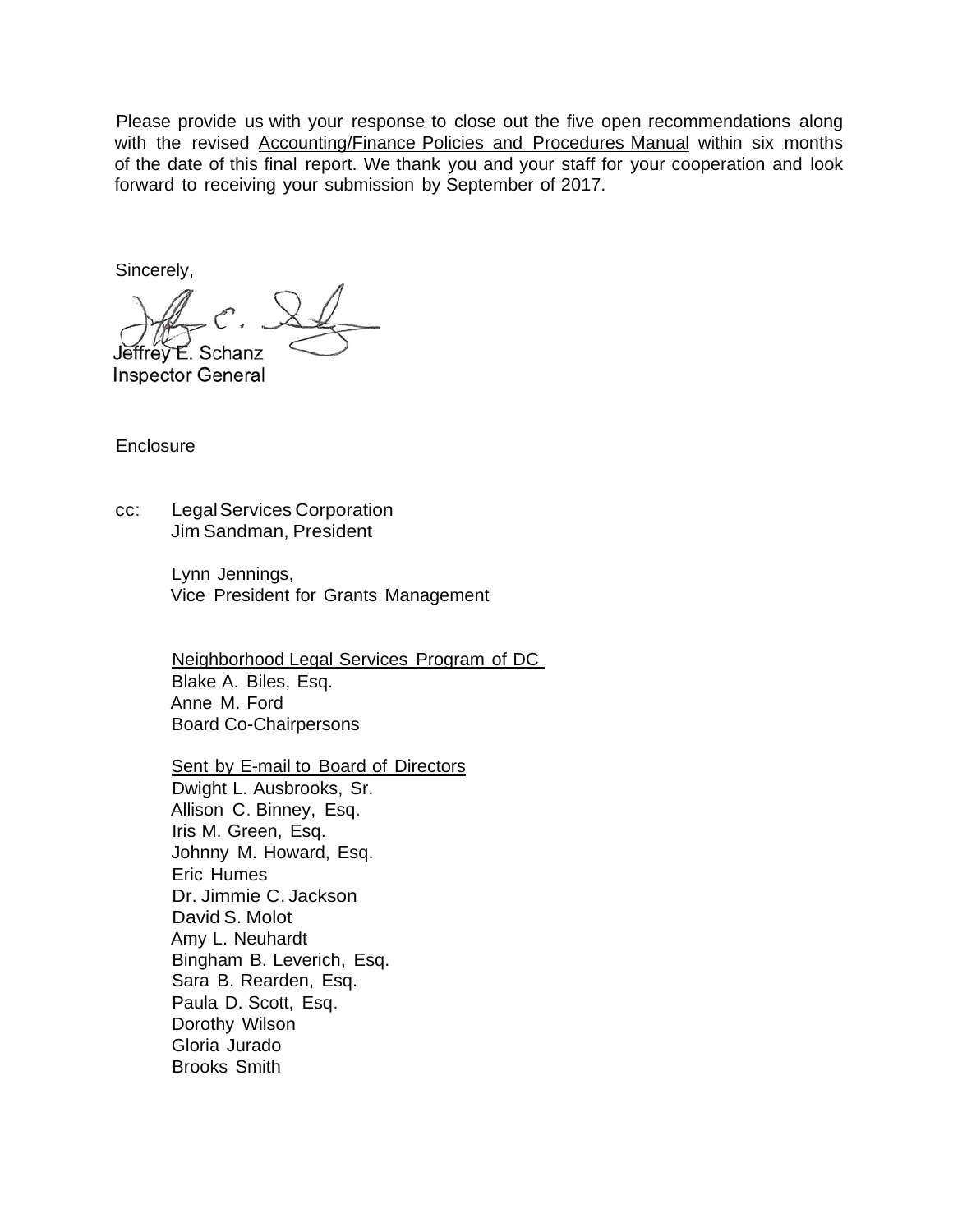# **LEGAL SERVICES CORPORATION**

# **OFFICE OF INSPECTOR GENERAL**

# **FINAL REPORT ON SELECTED INTERNAL CONTROLS**

# **NEIGHBORHOOD LEGAL SERVICES PROGRAM OF THE DISTRICT OF COLUMBIA**

# **RNO 309080**

Report No. AU 17-06

March 2017

[www.oig.lsc.gov](http://www.oig.lsc.gov/)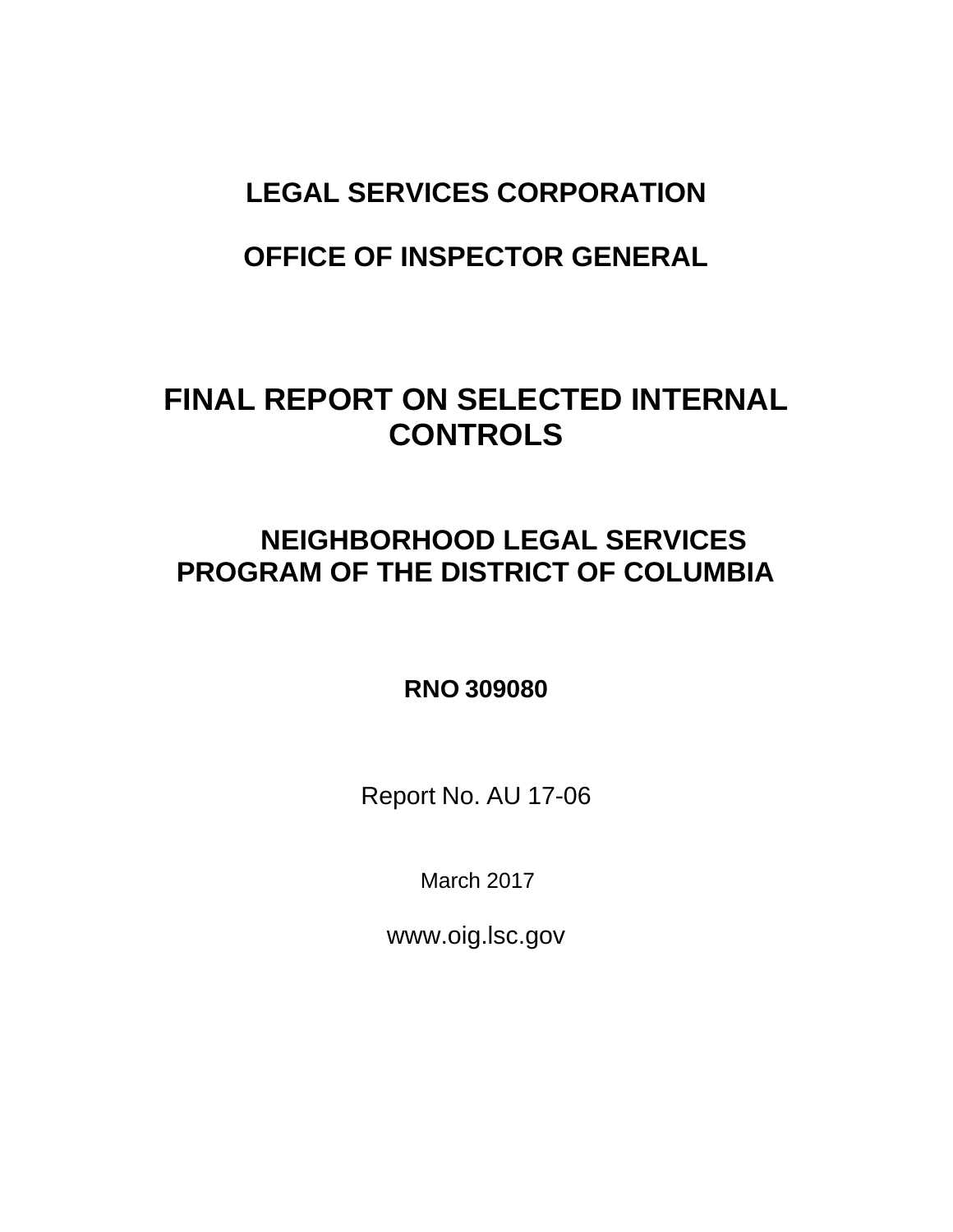# **TABLE OF CONTENTS**

| <b>Fixed Assets</b> | 11 |
|---------------------|----|
|                     |    |
|                     |    |
|                     |    |
|                     |    |
|                     |    |
|                     |    |
|                     |    |
|                     |    |
|                     |    |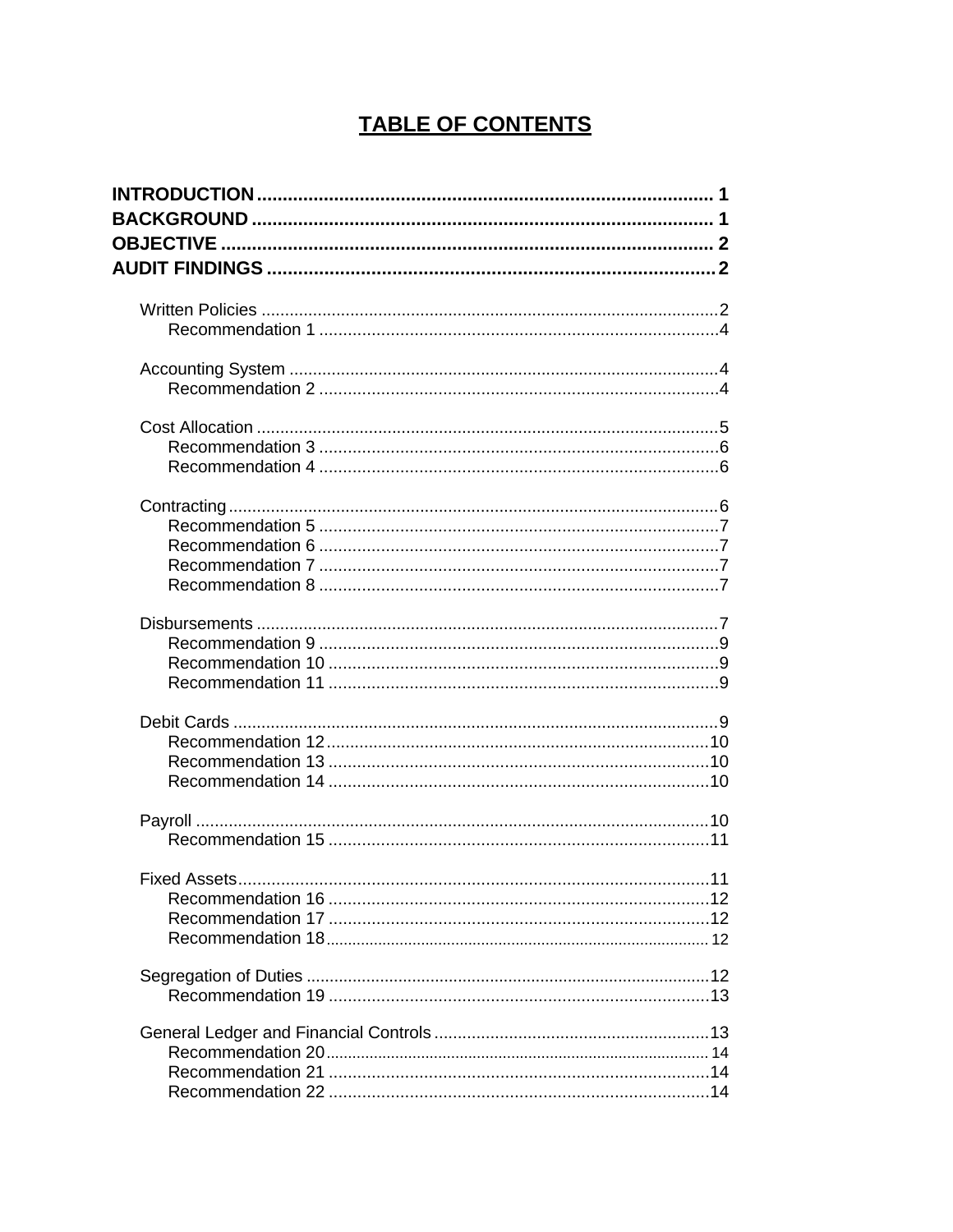| SUMMARY OF GRANTEE MANAGEMENT COMMENTS 15                |  |
|----------------------------------------------------------|--|
| <b>OIG EVALUATION OF GRANTEE MANAGEMENT COMMENTS  15</b> |  |
|                                                          |  |
| APPENDIX II - GRANTEE MANAGEMENT COMMENTS 17             |  |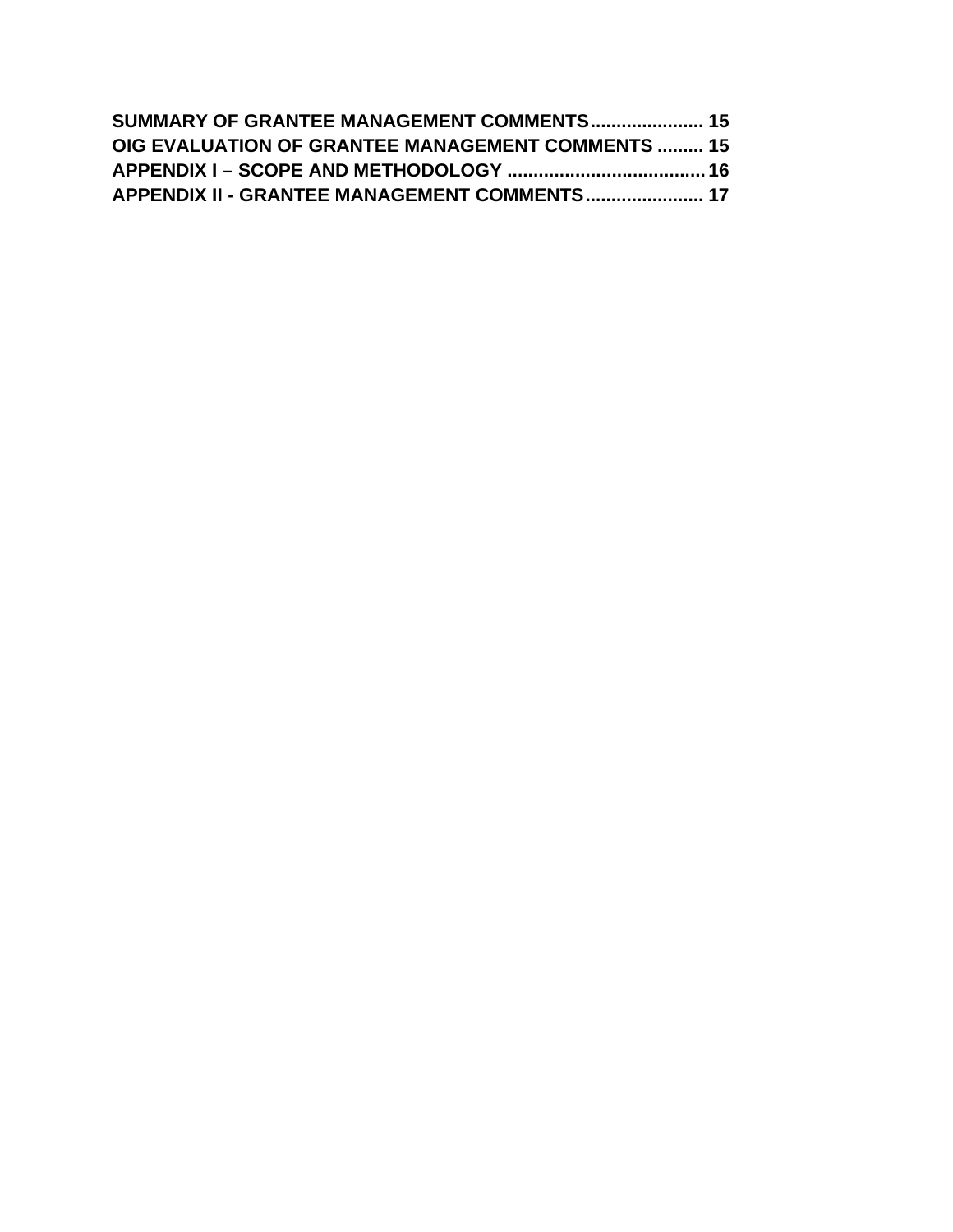# **INTRODUCTION**

<span id="page-5-0"></span>The Legal Services Corporation (LSC) Office of Inspector General (OIG) assessed the adequacy of selected internal controls in place at Neighborhood Legal Services Program of the District of Columbia (NLSP or grantee) related to specific grantee operations and oversight. Audit work was conducted at the grantee's administrative office and at LSC headquarters, both in Washington, DC.

In accordance with the Legal Services Corporation Accounting Guide for LSC Recipients (2010 Edition) (Accounting Guide), Chapter 3, an LSC grantee "…is required to establish and maintain adequate accounting records and internal control procedures." The Accounting Guide defines internal control as follows:

[T]he process put in place, managed and maintained by the recipient's board of directors and management, which is designed to provide reasonable assurance of achieving the following objectives:

- 1. safeguarding of assets against unauthorized use or disposition;
- 2. reliability of financial information and reporting; and
- 3. compliance with regulations and laws that have a direct and material effect on the program.

Chapter 3 of the Accounting Guide further provides that each grantee "must rely… upon its own system of internal accounting controls and procedures to address these concerns" such as preventing defalcations and meeting the complete financial information needs of its management.

# **BACKGROUND**

<span id="page-5-1"></span>Neighborhood Legal Services Program of the District of Columbia (NLSP) was incorporated under the provisions of the District of Columbia Non-Profit Corporation Act. NLSP provides free civil legal services to low income residents of the District of Columbia. NLSP's assistance preserves safe and affordable shelter, stabilizes family relationships, protects victims of domestic violence, secures access to healthcare and public benefits and reduces barriers to employment for its clients.

During the scope of our audit, NLSP's Executive Director resigned to accept a position at a local university and an Interim Executive Director was in place during the on-site fieldwork; a new Director of Finance and Administration was also hired. Being new to the organization, they were both unaware of certain processes prior to accepting their positions. The Interim Executive Director stated they are aware of changes that need to be made and are working to build a robust accounting system to better support NLSP's growing, diversified funding base.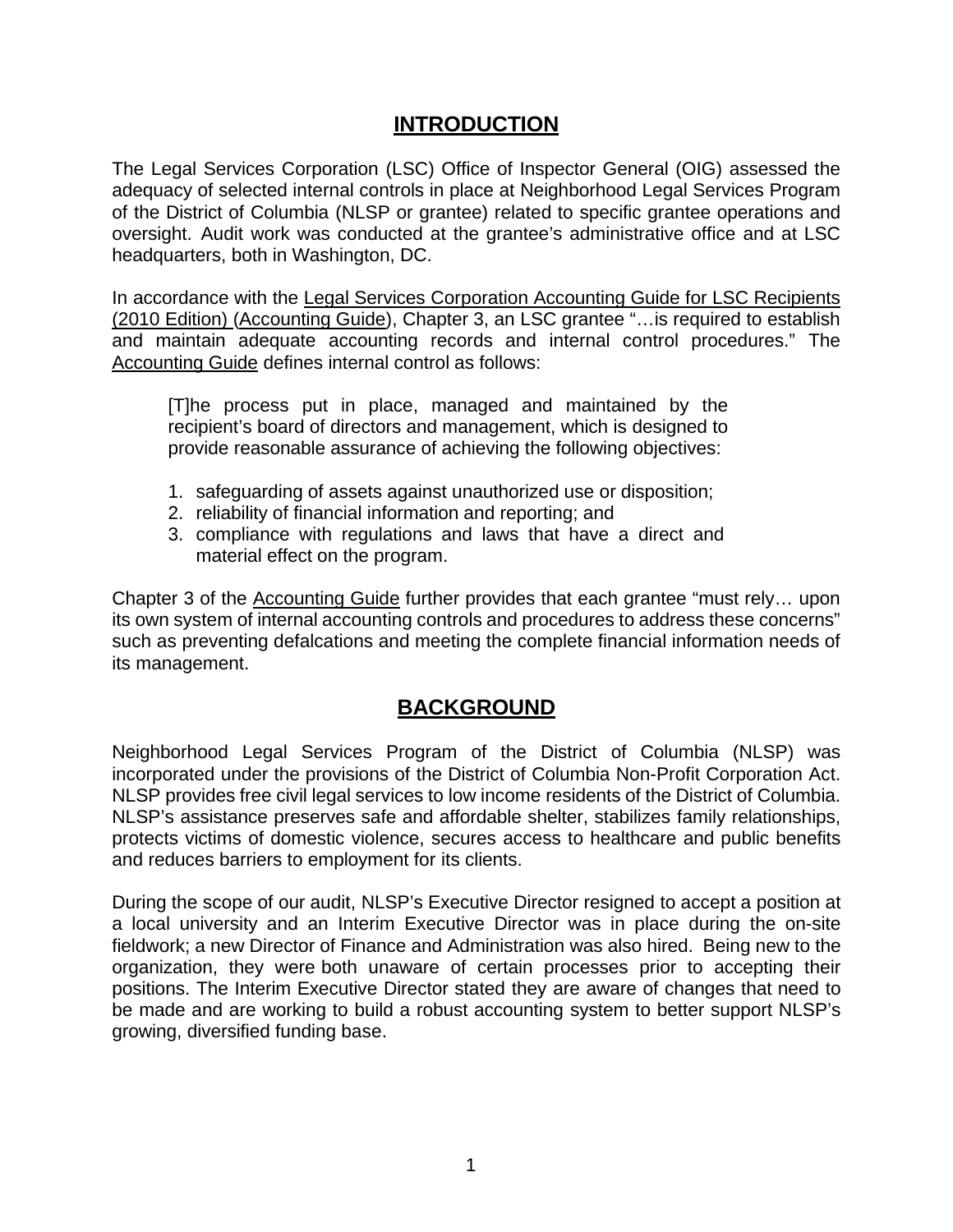According to the audited financial statements for December 31, 2015, LSC provided 51 percent of the grantee's funding, amounting to \$754,494. The other major funder is the DC Bar Foundation.

# **OBJECTIVE**

<span id="page-6-0"></span>The overall objective was to assess the adequacy of selected internal controls in place at the grantee as the controls related to specific grantee operations and oversight, including program expenditures and fiscal accountability. The audit evaluated select financial and administrative areas and tested the related controls to ensure that costs were adequately supported and allowed under the LSC Act and LSC regulations.

# **AUDIT FINDINGS**

<span id="page-6-1"></span>To accomplish the audit objective, the OIG reviewed and tested internal controls related to cash disbursements, credit/debit cards, cost allocation, contracting, fixed assets, derivative income, employee benefits, payroll, general ledger and financial controls and internal reporting and budgeting. While some of the controls were adequately designed and properly implemented as they relate to specific grantee operations and oversight, many controls need to be strengthened and formalized in writing. The following areas needed improvement:

# <span id="page-6-2"></span>**WRITTEN POLICIES**

We examined NLSP's Accounting/Finance Policies and Procedures Manual for cash disbursements, credit/debit cards, cost allocation, contracting, fixed assets, derivative income, employee benefits, payroll, general ledger and financial controls, and internal reporting and budgeting. While some of the areas included adequate procedures, other areas need to be enhanced, including:

| <b>AREA</b>                        | <b>CONDITION</b>                                                                                                                                                                                                                                                                                             | <b>EFFECT</b>                                                                                                                                                                                                  | <b>CRITERIA</b>                                                        |
|------------------------------------|--------------------------------------------------------------------------------------------------------------------------------------------------------------------------------------------------------------------------------------------------------------------------------------------------------------|----------------------------------------------------------------------------------------------------------------------------------------------------------------------------------------------------------------|------------------------------------------------------------------------|
| <b>Contracting</b>                 | The contracting policy does not<br>include detailed procedures for<br>various types of contracts with<br>those specific contracting<br>policies and procedures<br>regarding documentation and<br>filing of the contracts with the<br>bids, quotes and other<br>documentation related to<br>contract actions. | Without documented<br>policies and procedures for<br>all types of contracts,<br>contracts may be subject to<br>fraud and/or abuse.                                                                             | Refer to Section<br>3-5.16 of the LSC<br>Fundamental<br>Criteria       |
| <b>Derivative</b><br><b>Income</b> | The derivative income policy<br>does not discuss how rent,<br>proceeds from the sale of<br>assets, interest income, and<br>other compensation should be<br>allocated back to their funding<br>source.                                                                                                        | Without detailed written<br>policies and procedures,<br>there could be a lack of<br>transparency and<br>consistency in the allocation<br>of derivative income,<br>especially in the case of<br>staff turnover. | <b>Refer to Section</b><br>$2-2.7$ of LSC's<br><b>Accounting Guide</b> |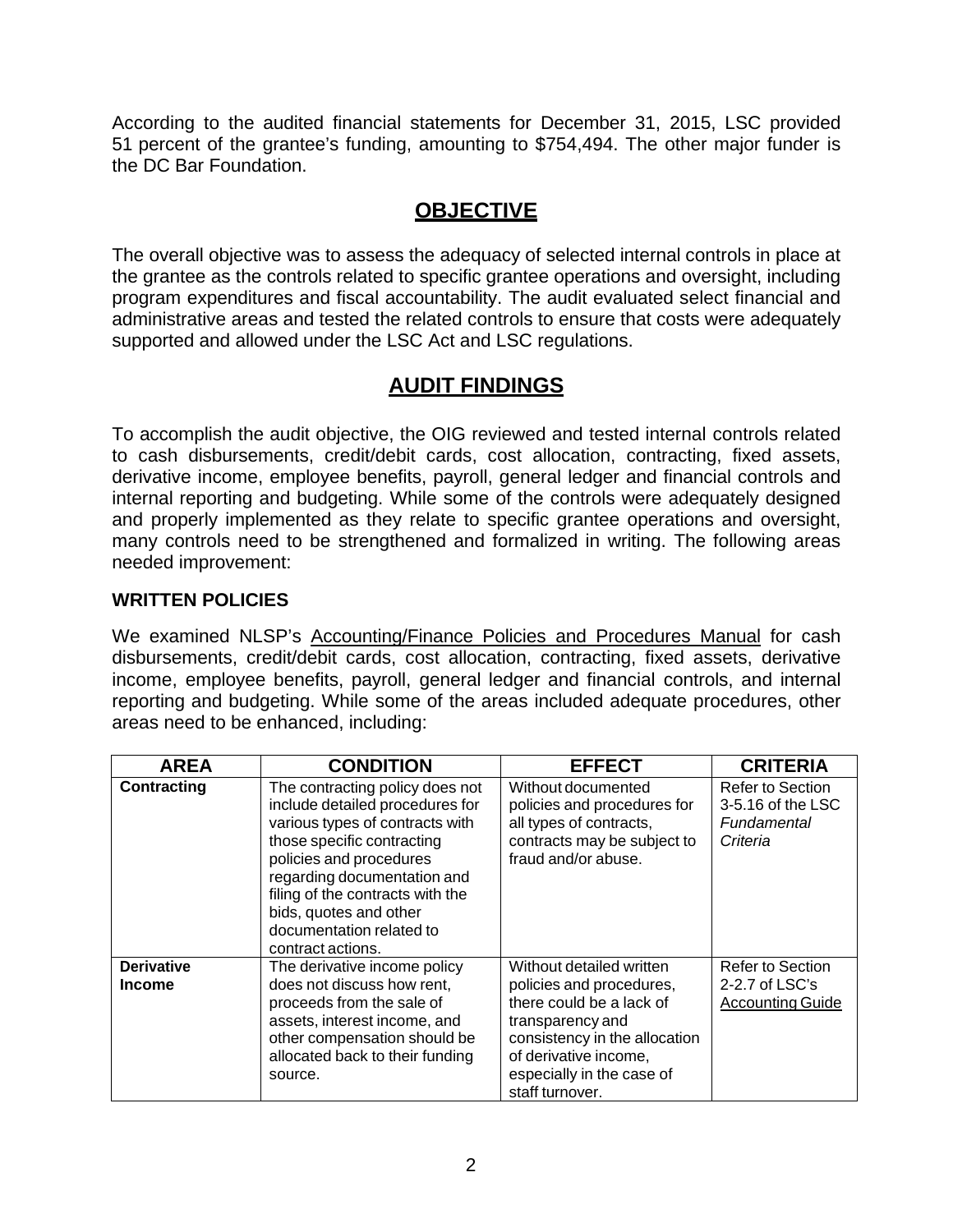| <b>Credit/Debit</b><br>Cards                   | The credit/debit card policies<br>lack information regarding the<br>following:<br>Setting of maximum<br>$\bullet$<br>dollar thresholds.<br>Prohibited personal use<br>$\bullet$<br>Cash advances or ATM<br>$\bullet$<br>withdrawals.<br>Timeliness.<br>$\bullet$<br>Terminating access to<br>$\bullet$<br>employees who leave<br>the organization or<br>transfer to positions that<br>no longer require<br>debit/credit cards. | Without explicit written<br>policies and procedures,<br>there could be<br>misunderstandings,<br>inefficient operations, or the<br>potential for fraud to occur.                                                                                                  | Refer to Internal<br>Controls included<br>within LSC's<br><b>Accounting Guide</b><br>Appendix VII<br>Section G3 |
|------------------------------------------------|--------------------------------------------------------------------------------------------------------------------------------------------------------------------------------------------------------------------------------------------------------------------------------------------------------------------------------------------------------------------------------------------------------------------------------|------------------------------------------------------------------------------------------------------------------------------------------------------------------------------------------------------------------------------------------------------------------|-----------------------------------------------------------------------------------------------------------------|
| <b>Disbursements</b>                           | Disallowed charges.<br>There was no written policy<br>included within the grantee's<br><b>Accounting/Finance Policies</b><br>and Procedures Manual<br>prohibiting the signing of blank<br>checks.                                                                                                                                                                                                                              | Not having written policies<br>prohibiting the signing of<br>blank checks could result in<br>fraud, waste, and abuse.                                                                                                                                            | Refer to Section<br>3-5.4(b) of LSC's<br>Fundamental<br>Criteria                                                |
| <b>Employee</b><br><b>Benefits</b>             | There is a written policy over<br>salary advances, however, the<br>policy does not specify<br>procedures in regards to<br>management requests such as<br>for the Executive Director.                                                                                                                                                                                                                                           | Without detailed written<br>policies and procedures<br>over grantee management's<br>salary advance, requests<br>may result in uncollectible<br>salary advances.                                                                                                  | Refer to Section<br>3-5.5(b) of LSC's<br>Fundamental<br>Criteria                                                |
| <b>Fixed Assets</b>                            | There is no written policy for<br>disposal of fixed assets and<br>adjusting entries in cases of<br>theft or loss of fixed assets.                                                                                                                                                                                                                                                                                              | Disposal and fixed assets<br>adjustments oversight<br>policies enable the grantee<br>to safeguard and fully<br>account for the assets sold<br>(disposed).                                                                                                        | Refer to Property<br>Acquisition and<br>Management<br><b>Manual Sections 6</b><br>and 7                         |
| General<br>Ledger/Financial<br><b>Controls</b> | The grantee's<br><b>Accounting/Finance Policies</b><br>and Procedures Manual lacks<br>the following information:<br>Timeliness for cash<br>$\bullet$<br>receipts deposits.<br>Detailed review of bank<br>$\bullet$<br>reconciliations.                                                                                                                                                                                         | Not having an Accounting<br>Manual that complies with<br>the Fundamental Criteria<br>and having explicit written<br>policies and procedures<br>could lead to<br>misunderstandings, less<br>than efficient operations, or<br>the potential for fraud to<br>occur. | <b>Refer to Sections</b><br>$3-5.1, 3-5.2(d)$<br>and 3-5.4 of<br>LSC's<br>Fundamental<br>Criteria               |
| <b>Cost Allocation</b>                         | There is no written policy for<br>LSC unallowable expenses.                                                                                                                                                                                                                                                                                                                                                                    | Without a specific list of<br>LSC unallowable expenses,<br>there is an increased risk of<br>LSC funds being used to<br>pay for unallowable<br>expenses.                                                                                                          | Refer to 45 CFR §<br>1630.                                                                                      |

Being new to the organization, management was unaware of why written policies and procedures were not included within NLSP's <u>Accounting/Finance Policies and</u> Procedures Manual. The Accounting Guide, 3-4, stipulates that each recipient must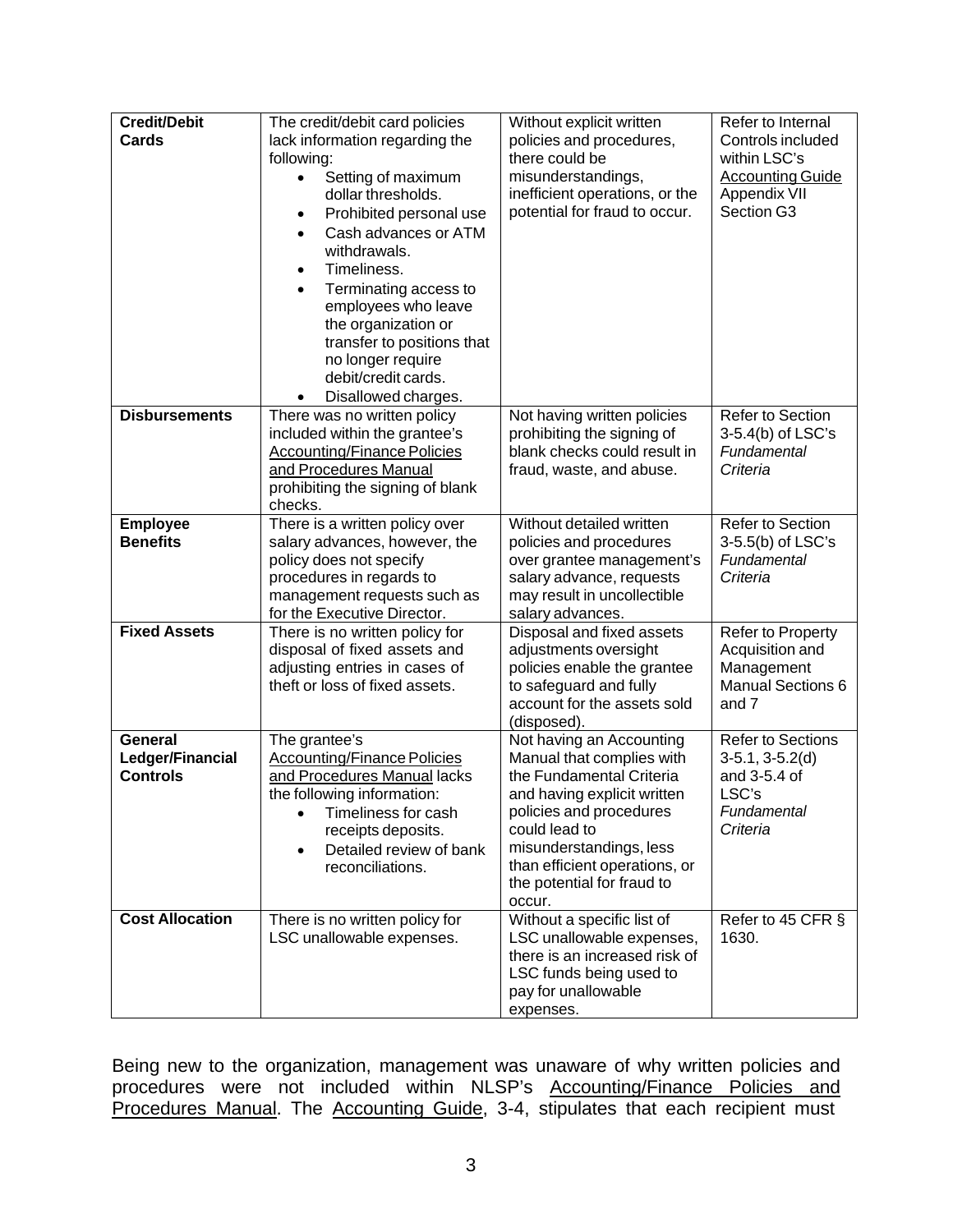develop a written accounting manual that describes the specific procedures to be followed by the recipient in complying with the *Fundamental Criteria of an Accounting and Financial Reporting System (Fundamental Criteria)* contained in the LSC Accounting Guide.

**Recommendation 1:** The Interim Executive Director should ensure that all written policies and procedures are included within the grantee's Accounting/Finance Policies and Procedure Manual and that they adequately describe the processes and controls in sufficient detail and in accordance with LSC's Accounting Guide and *Fundamental Criteria*.

# <span id="page-8-0"></span>**ACCOUNTING SYSTEM**

The NLSP accounting system's "class" or funding source is not being used. As explained by the Director of Finance and Administration, NLSP's QuickBooks accounting system is not set up by funding source or cost centers. Due to the class or funding source not being used in the accounting system, we noted the following:

| <b>CONDITION</b>                                                                                                                                                                                                                                                                                                                                                                                                  | <b>EFFECT</b>                                                                                                                                                                                 | <b>CRITERIA</b>                                                                                    |
|-------------------------------------------------------------------------------------------------------------------------------------------------------------------------------------------------------------------------------------------------------------------------------------------------------------------------------------------------------------------------------------------------------------------|-----------------------------------------------------------------------------------------------------------------------------------------------------------------------------------------------|----------------------------------------------------------------------------------------------------|
| We attempted to trace allocations<br>for the quarter to the general ledger<br>and found that the quarterly<br>allocations are not traceable to the<br>general ledger. Therefore, we were<br>unable to determine whether the<br>allocations were actually performed;<br>whether their methodology was<br>consistent; and if LSC was charged<br>its proper and equitable share of<br>costs incurred by the grantee. | Without an audit trail, it is<br>difficult to determine or test<br>whether direct cost<br>allocations are performed<br>accurately.                                                            | Refer Section 2-5 of LSC's<br>Accounting Guide and Section 3-<br>5.8 of LSC's Fundamental Criteria |
| While monthly management reports<br>contain budget versus actual<br>information, they do not track<br>revenue and expenses fully by<br>funding sources.                                                                                                                                                                                                                                                           | The consolidated report<br>lacks the detail necessary<br>for proper analysis and<br>control of cost center or<br>program spending.                                                            | Refer to Section 2-4.1 of LSC's<br><b>Accounting Guide</b>                                         |
| Our review of the grantee's annual<br>budget noted the budgets prepared<br>by management are approved by<br>the Board, however the budget is<br>not built from cost centers or<br>funding sources.                                                                                                                                                                                                                | Without adequate budgeting<br>and projecting tools,<br>management may not be<br>able to adequately control<br>and plan the program<br>expenditures, including the<br>various funding sources. | Refer to Section 3-5.10 of LSC's<br><b>Fundamental Criteria</b>                                    |

**Recommendation 2:** The Interim Executive Director should have the accounting system set up to allocate expenses by funding source so as to allow the grantee to produce budgets derived by cost centers, generate flexible reports by funding source detail and provide an adequate audit trail.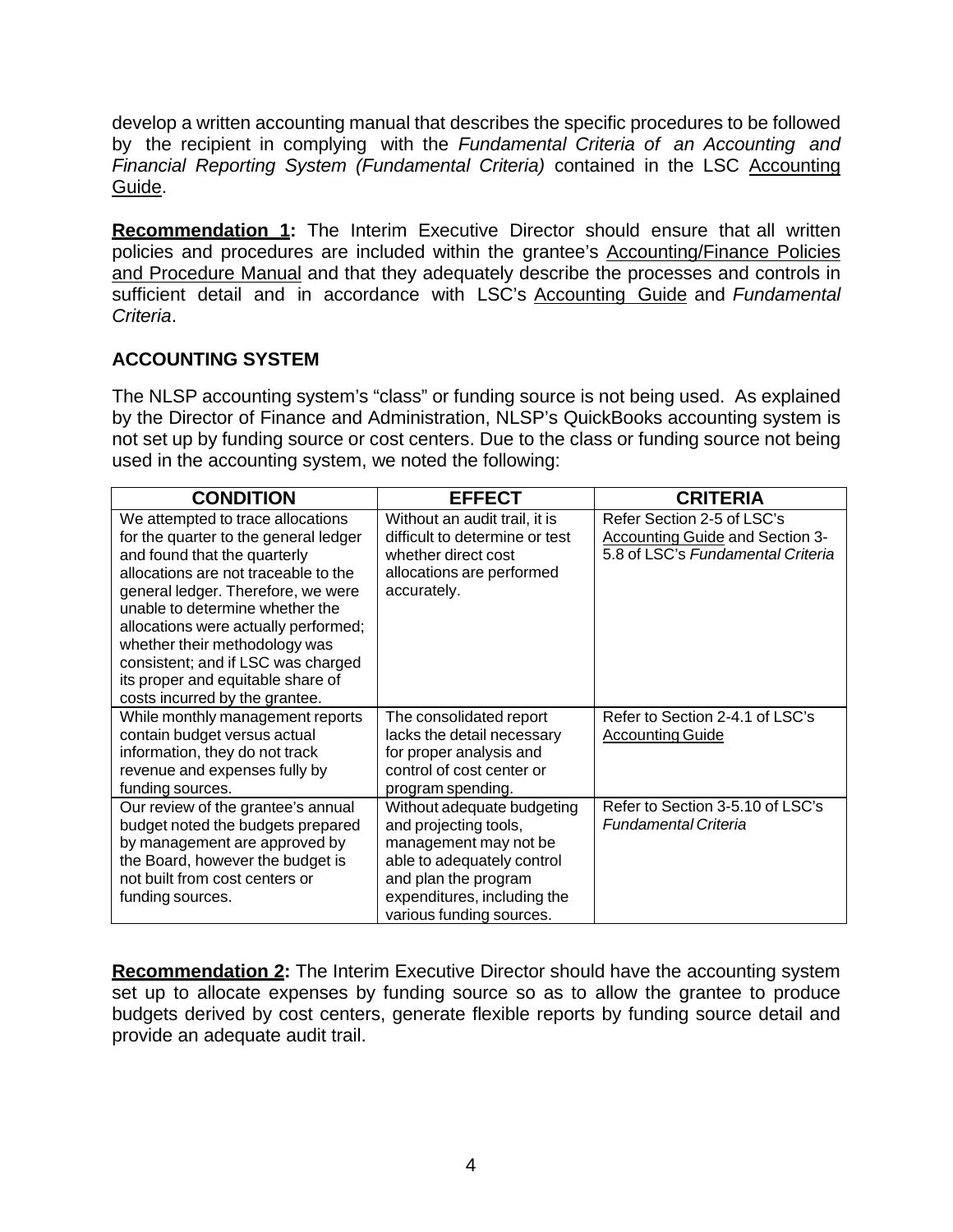#### <span id="page-9-0"></span>**COST ALLOCATION**

The OIG examined the grantee's Accounting/Finance Policies and Procedures Manual and practices and noted that the documented policies and grantee's practices, related to cost allocation, were not in accordance with LSC requirements. We were unable to determine whether their allocation plan is reasonable and timely and whether their methodology was consistent and equitable as the grantee's accounting system does not provide an audit trail to perform testing.

#### Written Methodology

During our audit, we noted NLSP did not have a documented allocation methodology. The Director of Finance and Administration did not have detailed, formal written procedures for the grantee's accounting methodology to explain where costs originate.

Per LSC's *Fundamental Criteria* Section 3-5.9, common expenses shall be allocated among the funding sources on the basis agreed to by the applicable funding organizations, and in the absence of approved methods the allocation should be fair, consistent, and in an equitable manner to the individual cost centers, and funds. Further, the allocation formula should be adequately documented in writing with sufficient detail for the auditor, LSC, OIG, GAO, and others, to easily understand, follow, and test the formula.

Without a detailed allocation methodology, it is difficult to determine or test whether direct cost allocations are performed accurately, and to assure that LSC and other funding sources receive their fair and equitable share of costs incurred by the grantee.

#### Personnel Costs Audit Trail

Based on our review, we found that the grantee's accounting system does not provide an audit trail to perform testing of allocated costs. The grantee does not allocate individual transactions across funding sources. Rather, the grantee's cost allocation is performed on a quarterly basis in a separate spreadsheet according to the percentage rate of the total salary charged to each funding source.

We requested supporting documents to test direct personnel costs based on the hours worked or time entry in the case management system for selected employees. The grantee had difficulty pulling records of time entries from the timekeeping system and could not provide supporting documentation. Based on this information, we were not able to test the methodology used for direct cost allocation and determined that reports from the case management system are not reliable to determine whether the grantee is allocating direct personnel costs accurately to its related funding sources.

Overall, the grantee did not maintain an audit trail of the expense distribution. Therefore, the OIG could not perform test work to determine whether LSC received its fair and equitable share of costs incurred by the grantee. LSC Grant Assurance No. 18 for Calendar Year 2015 funding stipulates that grantees must maintain original (or digital images of) financial records and supporting documentation for LSC to audit and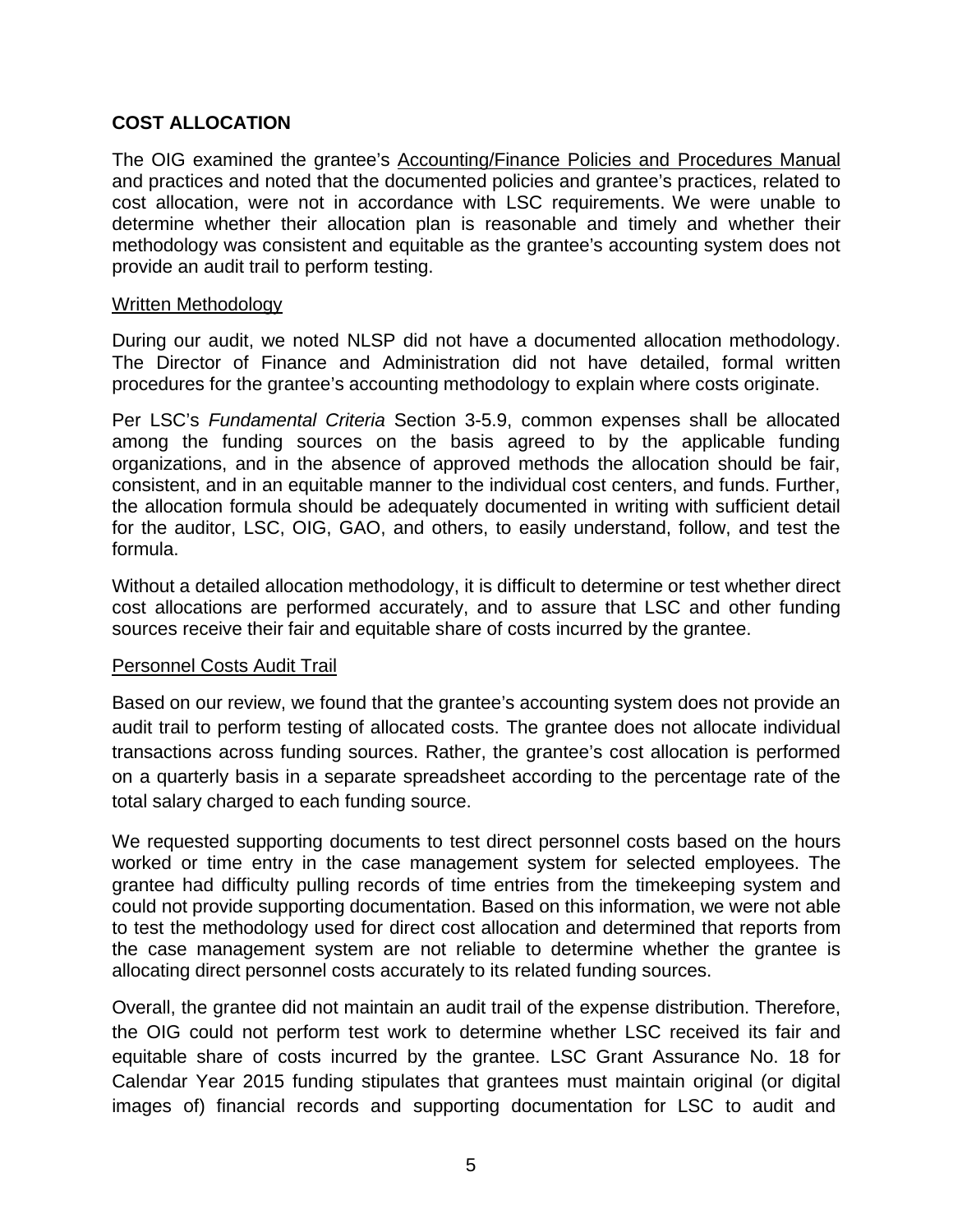determine whether the costs incurred and billed are reasonable, allowable and necessary under the terms of the grant.

LSC's *Fundamental Criteria* Section 3-5.9 states common expenses shall be allocated among the sources on the basis agreed by the applicable funding organizations, and in the absence of the approved methods, the allocation should be fair, consistent, and in an equitable manner to the individual cost centers, and funds. Further, the allocation formula should be adequately documented in writing with sufficient detail for the auditor, LSC, OIG, GAO and others, to easily understand, follow, and test the formula.

Without a reliable reporting system, it is difficult to determine or test whether direct cost allocations are performed accurately.

We are referring this issue to OCE for follow-up to ensure that the allocation methodology is properly documented and working as designed.

**Recommendations:** The Interim Executive Director should:

Recommendation 3**:** establish a fair, transparent, consistent and systematic cost allocation methodology in accordance with LSC requirements. In addition, the allocation methodology should be documented in the grantee's Accounting/Finance Policies and Procedures Manual and written with sufficient detail for the auditor, LSC, OIG, GAO and others to easily understand, follow, and test the formula.

Recommendation 4**:** ensure an audit trail is established with supporting documentation for all allocation schedules, formulae and transactions allocated to funding sources.

# <span id="page-10-0"></span>**CONTRACTING**

OIG's review of NLSP's written policies and procedures for contracting determined that their policies need to be enhanced to adhere to LSC's *Fundamental Criteria.* The OIG reviewed ten vendor files and tested them for compliance with the *Fundamental Criteria*.

Of the ten vendor files reviewed, we noted inadequate contracting documentation as follows.

- For six of the ten vendor files selected, management was unable to locate a documented contractual agreement with the vendor for services provided. While some of the costs involved with the services were not high dollar amounts, the business arrangements were for recurring services and therefore, the terms and price should have been documented in a contractual agreement.
- Seven of the ten vendor files did not have supporting documentation of how the vendor was selected.
- For three of the ten vendors, we noted the contract/agreement was greater than \$10,000 which required Board approval, according to NLSP policies. We were not provided support of recommendation provided to the BOD for one of the vendors and documentation of BOD approval for two of the vendors.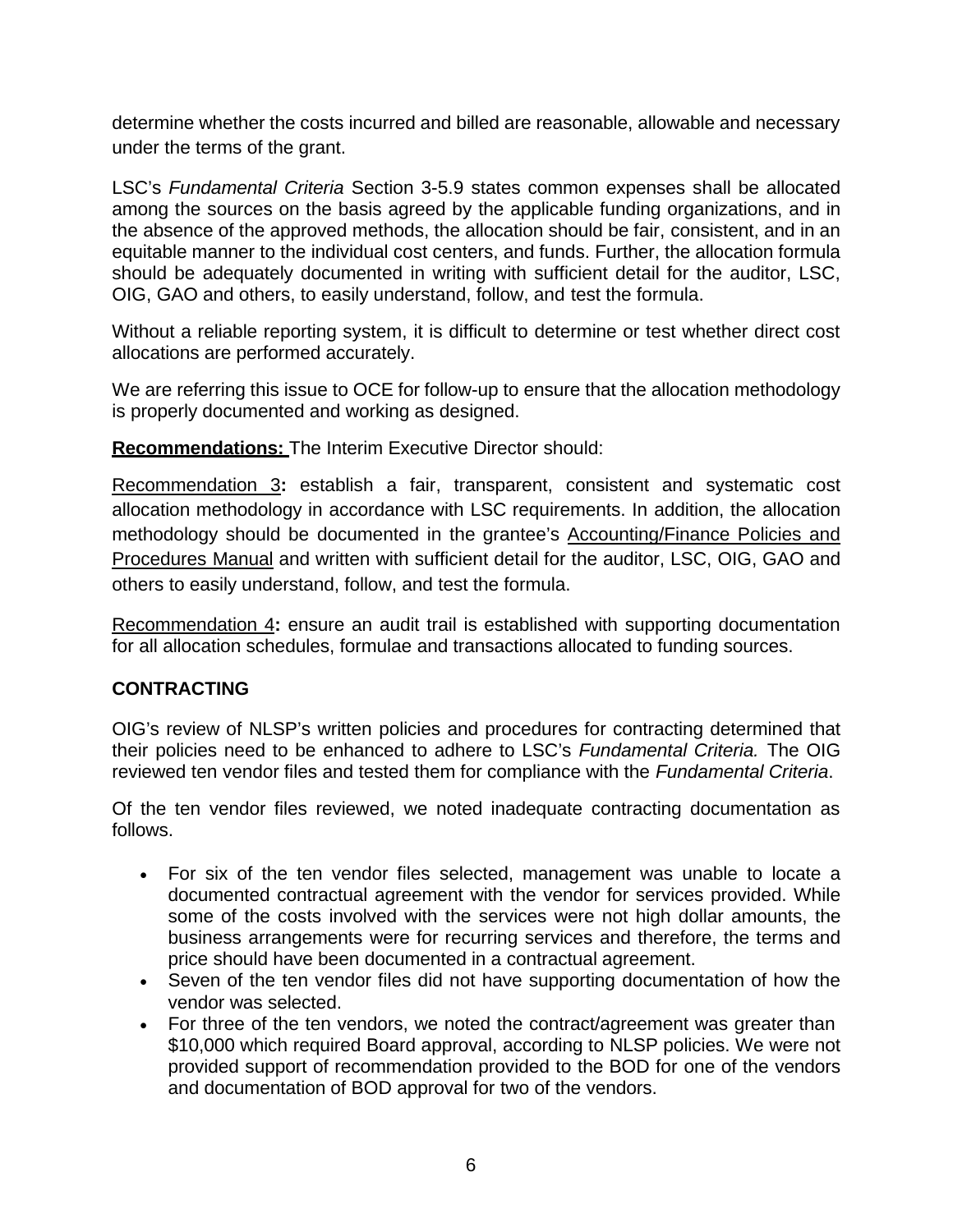• One of the four contracts received did not include a start date and payments made per the invoice selected did not agree with the rates included within the contract.

The LSC *Fundamental Criteria* Section 3-5.16 states the process used for each contract action should be fully documented and the documentation maintained in a central file. Any deviations from the approved contracting process should be fully documented, approved, and maintained in the contract file. In addition, the statement of work should be sufficiently detailed so that contract deliverables can be identified and monitored to ensure deliverables are completed. Documents to support competition should be retained and kept with contract files.

NLSP noted that due to new staffing, they were unable to locate some of the contracts, agreements or supporting documentation. Management was also unable to determine why some contracts were not complete or updated.

Failure to maintain a centralized filing system could result in less control and security over the contracting documentation. Management also runs the risk of lost or misplaced contracting information and noncompliance with LSC regulations on contract maintenance. Without a formal contract, the statement of work and other contract terms cannot be adequately communicated, monitored and enforced which may hinder management's ability to prevent or detect the risk of fraud, waste or abuse.

**Recommendations:** The Interim Executive Director should ensure that:

Recommendation 5: contracts are written, signed and maintained for all business arrangements, especially those recurring in nature. The contracts should fully document the agreed upon terms, selling price, and payment terms and should be reviewed periodically to ensure that written terms are defined and current.

Recommendation 6: the process for each contract action is fully documented in writing such as sole source justification and documentation of competition, if competitively bid.

Recommendation 7: all supporting documentation is maintained for recommended selections provided to the Board as well as the Board approval.

Recommendation 8: a centralized filing system for all contracts is maintained and contains all pertinent documents related to the solicitation of bids, including receipt and evaluation of bids, sole source justification, vendor selection, a signed contract or agreement, and any agreed upon modifications to a contract or agreement.

#### <span id="page-11-0"></span>**DISBURSEMENTS**

The OIG randomly selected a sample of 70 disbursements totaling \$110,805. It was determined that all disbursements tested were allowable; however, some lacked appropriate approvals, adequate support and allocation amounts.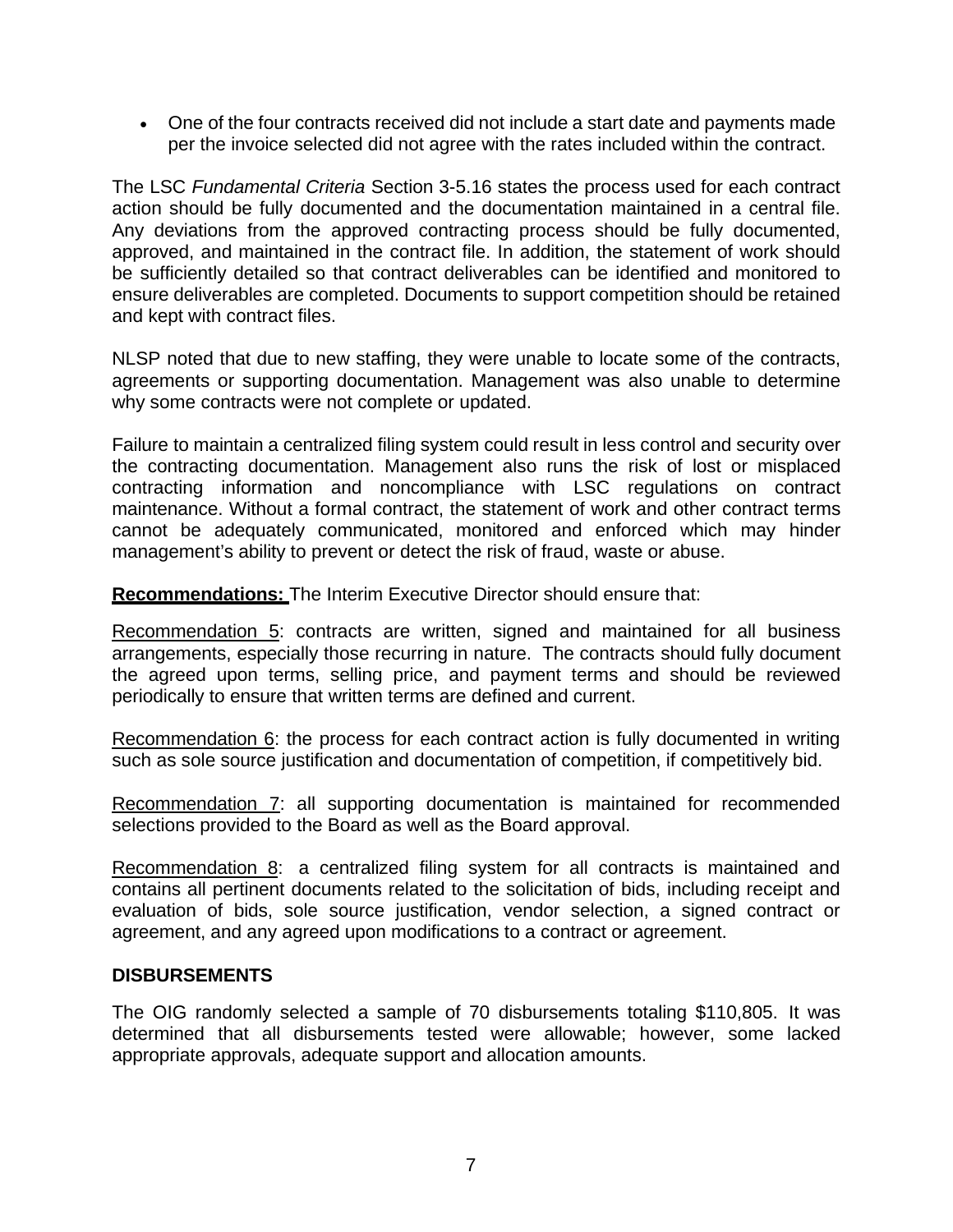#### Inadequate Supporting Documentation

We found that seven disbursements tested totaling \$15,062 lacked proper supporting documentation.

- Four disbursements did not include supporting documentation, just the check stub.
- Three disbursements included a request for payment but no supporting receipts.

Section 3-5.4(c) of the *Fundamental* Criteria states an organized method shall be established to accumulate and file all documents relating to a particular disbursement for future reference.

Inadequate documentation can result in unauthorized disbursements.

#### Inadequate Approval

For 45 disbursements totaling \$71,202, prior approvals could not be verified due to:

- invoices with no approval signature or date;
- invoices with an approval signature but no date; and
- check stubs were handwritten and did not include a check date.

An additional three disbursements totaling \$3,942 were approved after the check was written.

Section 3-5.4(a) of the *Fundamental Criteria* stipulates that approvals should be required at an appropriate level of management before a commitment of resources is made**.**

Failure to obtain prior approval for purchases may result in purchases made without the knowledge of appropriate management or at unacceptable prices or terms.

#### Preventive Controls for Duplicate Payments

There is lack of control over disbursements to prevent duplicate payments as some invoices do not indicate that they have been paid with a stamp or other marking to indicate payment was made. Inadequate document controls may result in duplicate payments to vendors.

The *Fundamental Criteria* Section 3-5.4(a) states documents should be marked paid or otherwise canceled to avoid duplicate payment. The check number and pay date should also be noted on the invoice or other supporting documentation.

The Director of Finance and Administration was unsure as to why this occurred during the audit scope period and as a result, implemented a process by stamping "entered" across the invoices. The OIG sampled four additional disbursements outside of the audit scope and concluded that these procedures are currently being followed.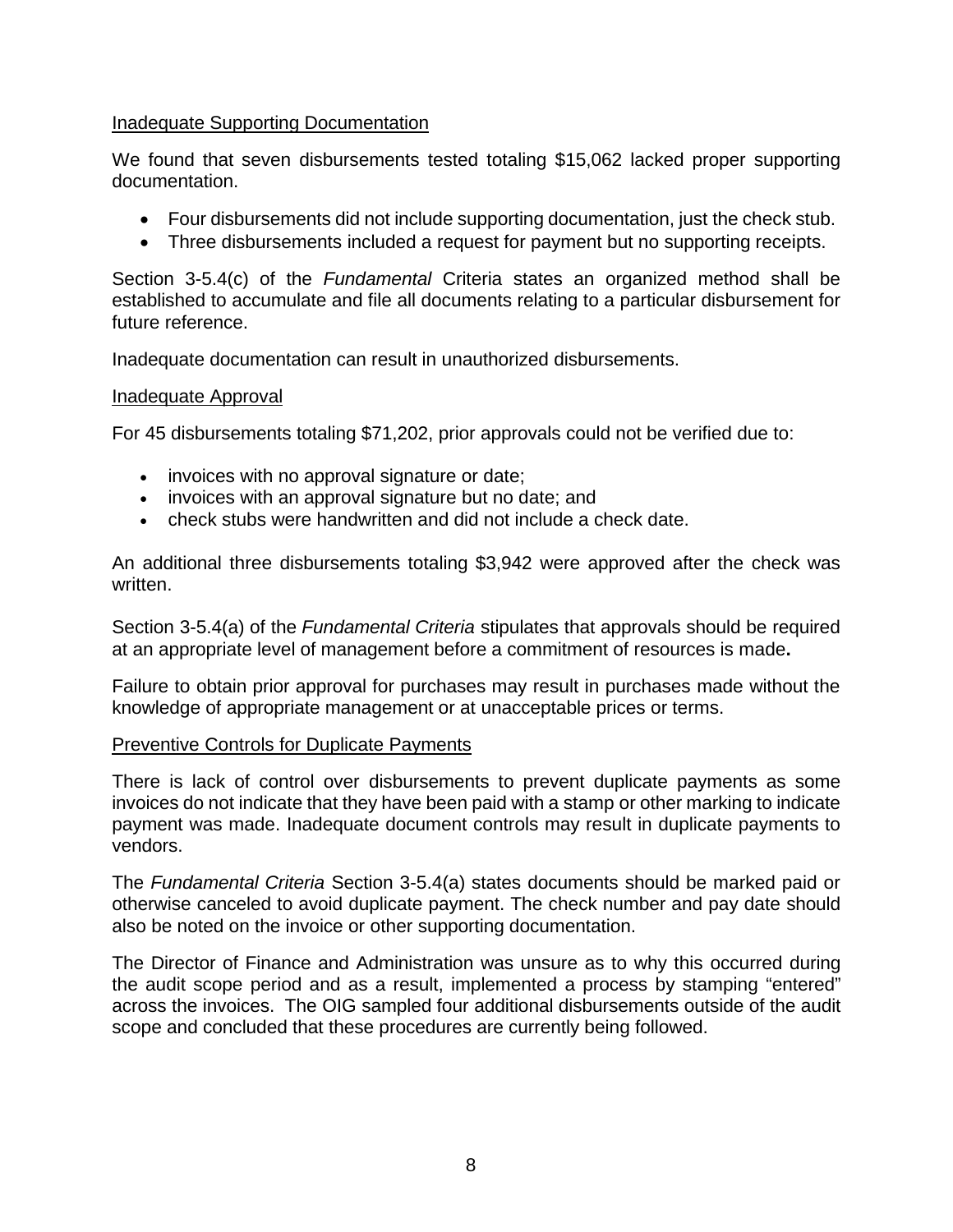**Recommendations:** The Interim Executive Director should ensure that:

Recommendation 9: all disbursements have the proper supporting documentation so that purchases, reimbursements and payments are justified.

Recommendation 10: pre-approvals for purchases, even office supplies and other minor purchases, are documented and retained.

Recommendation 11: staff continue to mark disbursement documents as paid to avoid duplicate payment.

#### <span id="page-13-0"></span>**DEBIT CARDS**

The OIG tested 12 debit card transactions totaling \$7,540. Our review and testing of the grantee's practices over credit cards revealed additional controls that need strengthening.

#### Restricted Usage

The grantee has one debit card, which is in the name of the prior Executive Director. The Director of Finance and Administration stated that the prior Executive Director's name is still on the card due to the card never going outside of the office and NLSP's management felt there was no need to get a new card with the current Executive Director's name as she is only an interim appointment.

There is also no set limit to the number of users that can use the debit card. Physical access is granted to each staff member requesting to make a purchase using the card. According to the Director of Finance and Administration, the debit card stayed in the Executive Director's possession who had ultimate authority in distribution and approval.

The LSC Accounting Guide Chapter 3-6 notes as a key practice, grantee's should limit credit card users and set credit card spending limits.

There is an increased risk of unauthorized purchases or resources being wasted when terminated employees' cards are not cancelled or there is no limit to the number of users on the debit card.

#### Inadequate Support and Approvals

The OIG's testing of internal controls over debit cards determined the following:

- Seven transactions had no documented prior approval, four of the transactions were purchases made by the previous Executive Director.
- For one of the four debit card purchases made by the Executive Director, we determined there should have been a second approval based on written disbursement requirements for purchases of \$5,000 or greater.
- Funding source allocations were not documented.
- Memos were not attached with receipts as required by the grantee's Accounting/Finance Policies and Procedures Manual.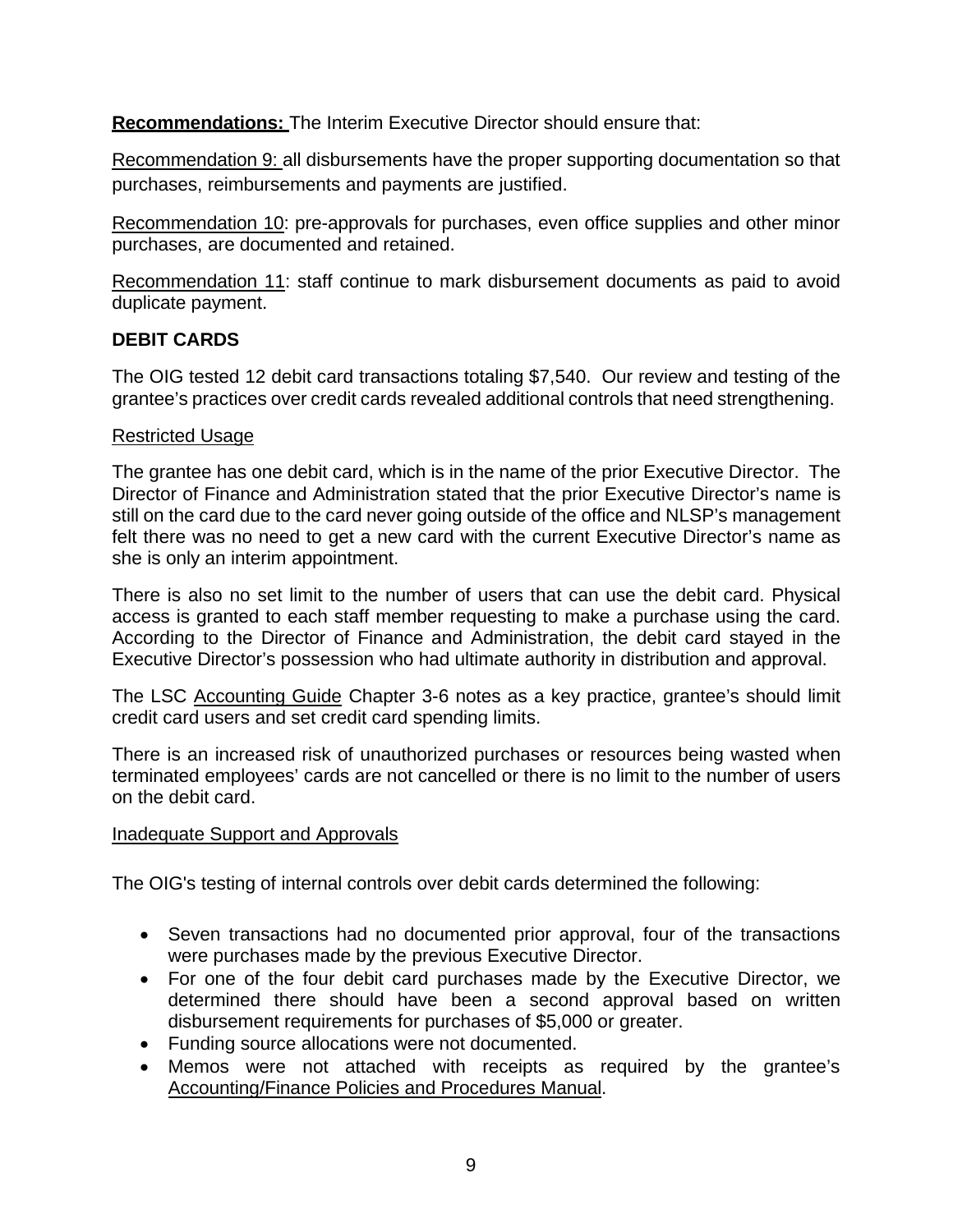The Director of Finance and Administration noted that supporting documentation was missing from the grantee debit card purchases but did not know why no other support was kept with the receipts. She stated that prior approval may have been verbal or emailed, being that the Executive Director kept the card on hand at the time and had ultimate approval before allowing use of the card.

Section 3-5.4(c) of the *Fundamental Criteria* states an organized method shall be established to accumulate and file all documents relating to a particular disbursement for future reference. Section 3-5.4(a) of the *Fundamental Criteria* stipulates that approvals should be required at an appropriate level of management before a commitment of resources is made.

Lack of adequate supporting documentation could result in unsupported purchases and unauthorized disbursements. A failure to follow the purchase approvals process may result in purchases made without the knowledge of appropriate management or at unacceptable prices or terms.

**Recommendations:** The Interim Executive Director should:

Recommendation 12: obtain a new card containing the name of someone in a more permanent position.

Recommendation 13: enhance the debit card policy to include:

- instructions on documenting required approvals and procedures involving the use of debit cards which are in line with disbursement requirements; and
- ensure that a limit is set to the number of users that access the card, possibly restricting usage to the Director of Finance and Administration.

Recommendation 14: ensure all disbursements, including debit card expenses, have the proper supporting documentation so that purchases, reimbursements, and payments are fully supported.

# <span id="page-14-0"></span>**PAYROLL**

The OIG reviewed a total of 154 timesheets from six pay periods. We noted that 76 timesheets were processed without approval of the employees' supervisor. In addition, one of three leave requests reviewed did not document approval of the employee's supervisor.

According to the Director of Finance and Administration, the majority of the timesheets were approved through email.

Section 3-5.5 of the *Fundamental Criteria* notes an attendance record or time record shall be maintained for each employee and shall be approved by the employee's supervisor. Timesheets or time records including leave requests should be approved by an immediate supervisor to reduce the potential for time and attendance fraud. In addition, inadequate oversight may result in an employee receiving unauthorized leave and/or payments.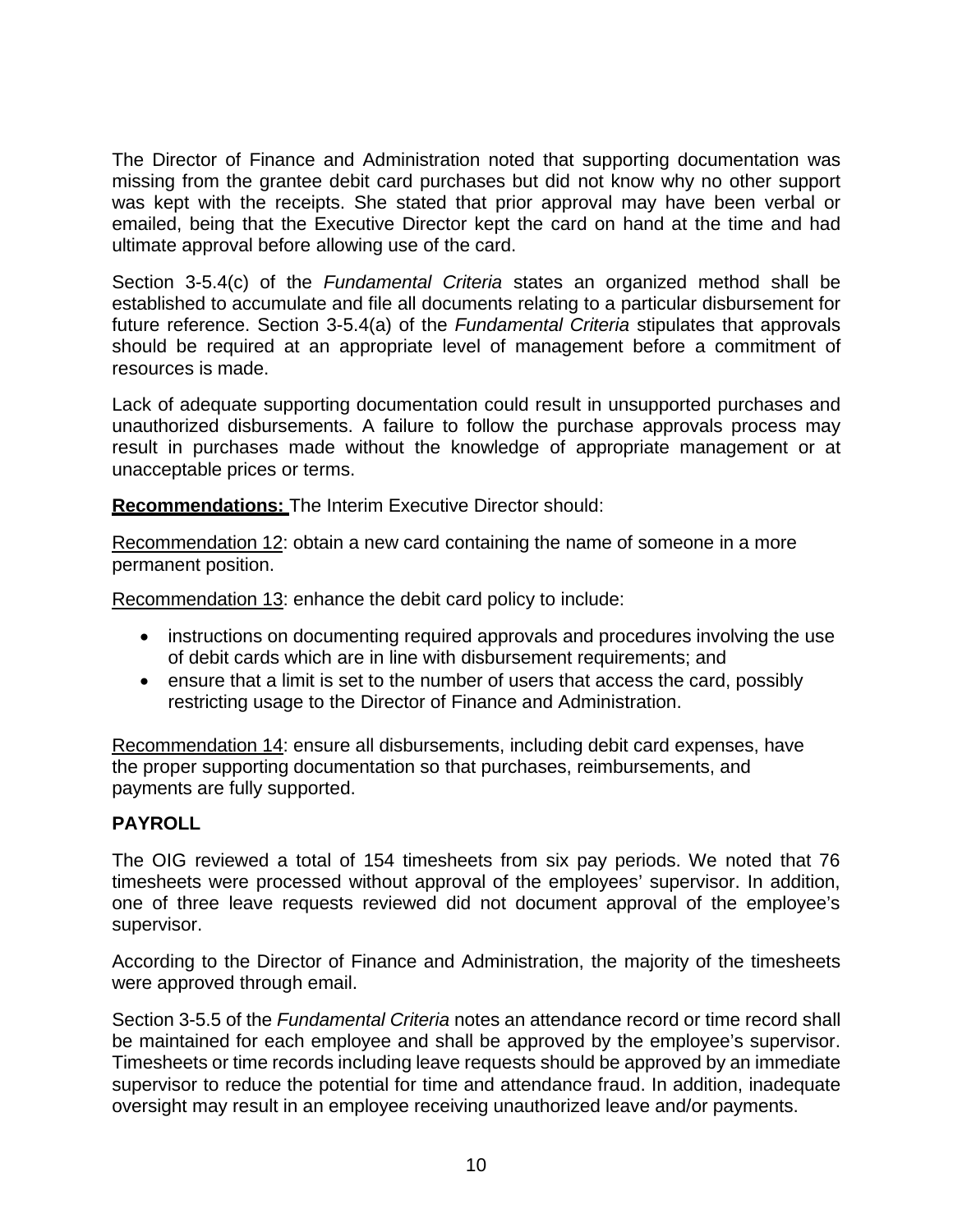**Recommendation 15:** The Interim Executive Director should ensure that management follows its own timesheet approval procedures by formally reviewing and approving timesheets by signing the paper timesheet as well as keeping records of approval in cases where approval was provided in the form of an email.

# <span id="page-15-0"></span>**FIXED ASSETS**

As a result of our review of the grantee's written policy over fixed assets, we determined that it is for the most part, comparable to LSC's regulations and guidelines. However, as a result of our test work we found that, in practice, the grantee's internal controls over purchasing, recording, physical inventory, and disposal of fixed assets are inadequate and do not fully adhere to LSC regulations and guidelines or the grantee's written policy.

# Incomplete Fixed Asset Records

NLSP uses its depreciation schedule as property subsidiary records. The property record did not contain the following required elements:

- check number
- fair value (if donated)
- method of valuation (if donated)
- salvage value if any
- funding source
- estimated life
- tag/identification number
- location

The LSC *Fundamental Criteria* Section 3-5.4 stipulates that the property record include all the information listed above. In addition, it states the property subsidiary record must agree with the general ledger property accounts.

# Fixed Assets Not Reconciled

The grantee has a documented policy to perform a physical inventory at least every two years. The grantee provided the LSC OIG with 2013 and 2014 physical inventory and 2015 depreciation record. We noted the following in regards to the physical inventory documentation received:

- The grantee's only fixed asset record is the depreciation schedule and is not reconcilable to the physical inventory record because the depreciation schedule does not include the tag numbers assigned to each fixed asset.
- Physical inventory was not performed at all its locations during both of the years provided.
- All the items included on the physical inventory have a cost less than \$5,000 and therefore did not include capitalized items.

The Director of Finance and Administration stated she was not aware of whether the results of the physical inventory were reconciled with the fixed asset records in the past.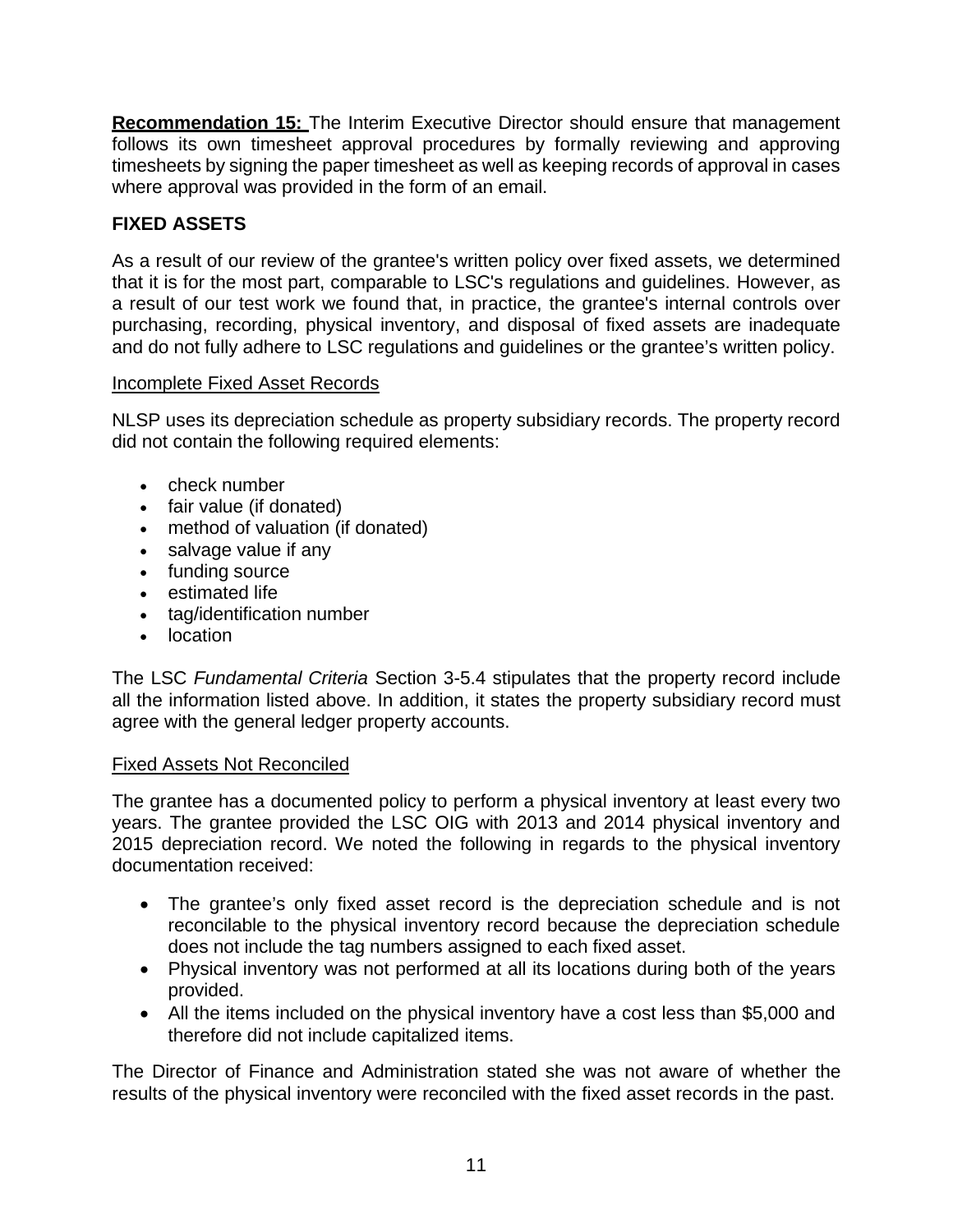The LSC Accounting Guide, Section 2-2.4 states that a physical inventory shall be taken and the results reconciled with property records at least once every two years. Any differences between quantities shall be determined by physical inspection and those shown in the accounting records investigated to determine the causes of difference, and the accounting records should be reconciled to the results of the physical inventory with an appropriate note included in the financial statements.

Properly accounting for fixed assets enables the grantee to safeguard and fully account for the assets purchased and support reconciliations so that property balances are accurate. In addition, comparing the physical inventory count to property records help identify any assets that need to be added or taken off the property records.

#### Sensitive Electronic Items

During the audit, we learned that NLSP does not have a tracking system for sensitive electronic items. Inspection of the sensitive electronic items determined:

- one of the six laptops inspected was not properly tagged, and
- two laptops were not included in the physical inventory performed in 2014.

NLSP staff stated they were not aware of the two laptops so they were missed in the physical inventory, and were unsure why the other laptop was not tagged.

Section 2-2.4 of the LSC Accounting Guide notes grantees should be mindful of items that may contain sensitive information (for example, a computer with client confidential information) with values lower than \$5,000 and the need to inventory these items and dispose of them appropriately.

Failure to physically tag and track IT equipment with sensitive information increases the risk of loss, theft and/or such information being compromised.

**Recommendations:** The Interim Executive Director should ensure that:

Recommendation 16: there is a subsidiary property record that includes all the required property criteria in accordance with the LSC *Fundamental Criteria*.

Recommendation 17: a physical inventory count is conducted every two years including all grantee offices, capitalized items, and reconciliation to the accounting property records in accordance with LSC guidelines.

Recommendation 18: policies and procedures are developed and implemented to track IT equipment, such as laptops, which may contain sensitive information.

# <span id="page-16-0"></span>**SEGREGATION OF DUTIES**

The grantee's Director of Finance and Administration is responsible for entering data into the accounting system and is also responsible for depositing checks. The Accounting Guide identifies segregation of duties as a significant component of an adequate internal control structure. Accounting duties should be segregated to ensure that no individual simultaneously has both physical control and record keeping responsibility for any asset,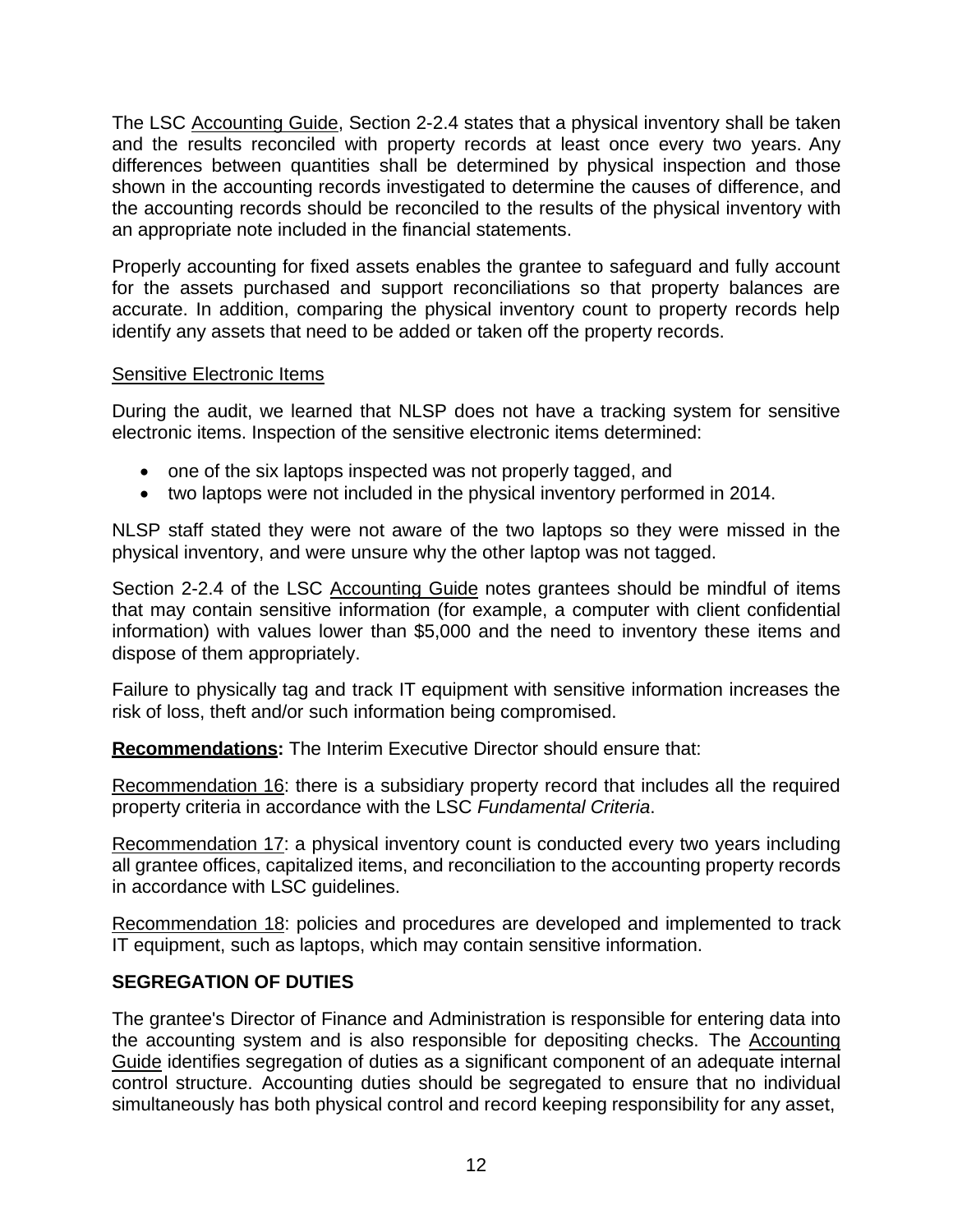including cash, client deposits, supplies, and property. Duties must be segregated so that no individual can initiate, execute, and record a transaction without a second independent individual being involved in the process.

The Director of Finance and Administration was unaware that she could not deposit the checks and enter the data into the system. NLSP has a desktop deposit scanner that does deposits for them. When the machine was not working, another staff member would physically take deposits to the bank. Once the machine was properly working, the Director of Finance and Administration felt it was more effective to make the deposits using this method.

Lack of segregation of accounting duties provides opportunity for fraud to occur and go undetected. Persons having dual responsibilities like records maintenance and deposits could result in an individual cashing a check or money order and then adjusting the records to cover irregularities.

**Recommendation 19**: The Interim Executive Director should ensure that proper segregation of duties are in place to ensure the staff member responsible for making deposits does not also have access to the accounting system.

# <span id="page-17-0"></span>**GENERAL LEDGER AND FINANCIAL CONTROLS**

#### Bank Reconciliations

The OIG randomly selected the months of October 2015 and June 2016 to test that bank reconciliations are performed and reviewed for all open bank accounts. The grantee did not have signatures/dates on six of the ten reconciliation summaries sampled to show review and approval of the bank reconciliations.

Section 3-5.2(d) of the LSC *Fundamental Criteria* notes reconciliations shall be reviewed and approved by a responsible individual. Such review shall be appropriately documented by signature and date.

Proper reconciliation procedures will substantially increase the likelihood of irregular disbursements and recording errors being discovered on a timely basis. The reconciliation procedure is a fundamental control technique, especially in an environment where full segregation of duties is not practicable.

#### Outstanding Checks

Per the grantee's Accounting Manual, any outstanding checks over six months old are reviewed for disposition, including write-off by journal entry. During our review of the bank reconciliations, we noted several checks outstanding greater than six months.

The lack of monitoring checks outstanding for more than six months could result in the possibility of undetected fraudulent signatures or endorsements, alterations of checks, improper use of voided checks, or improper recording of bank transfers.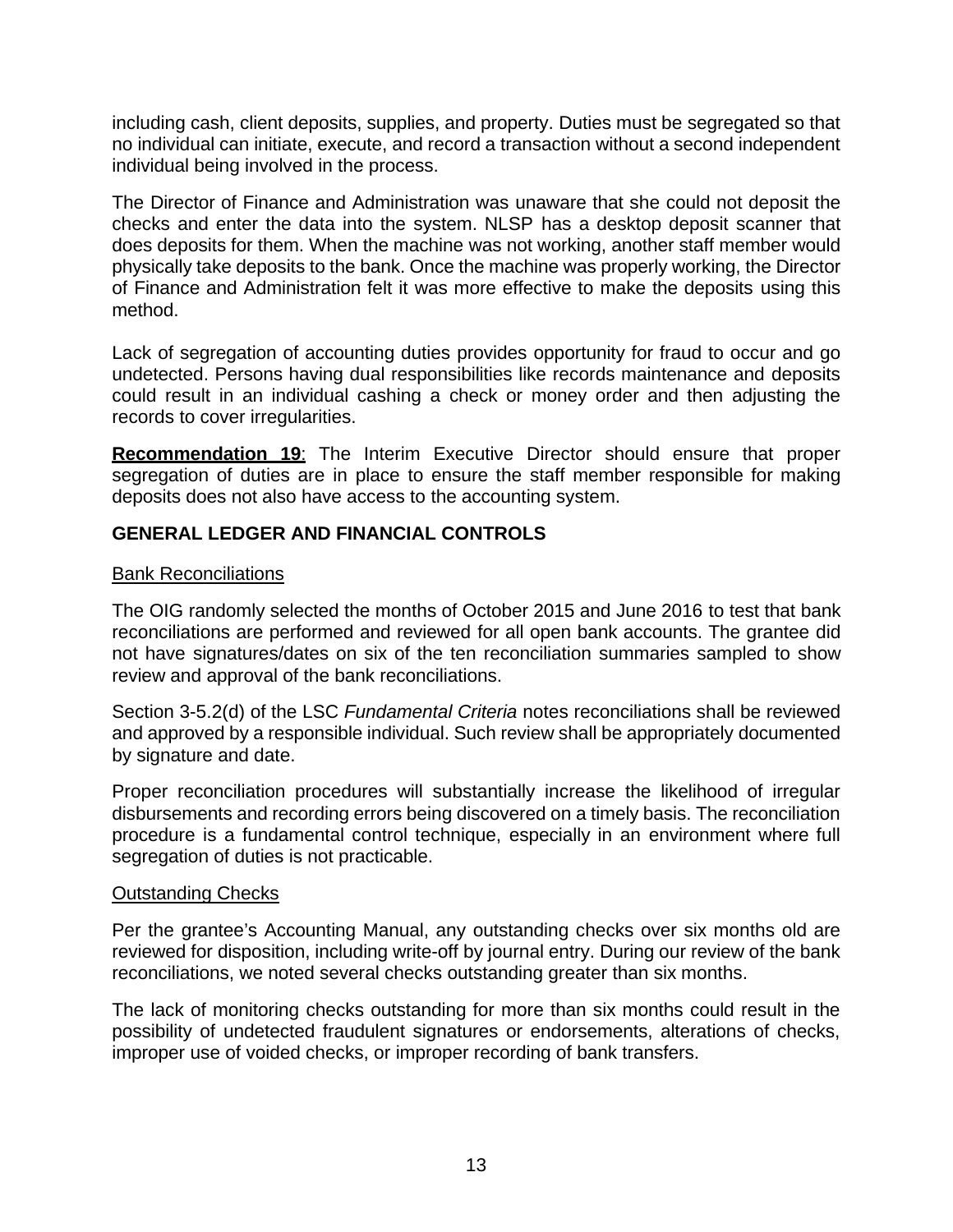#### Cash Receipts Accountability

During our test work we noted cash receipts are not accounted for immediately upon receipt. We also noted the checks are endorsed by the same person that has access to the accounting systems. The cash receipts are reviewed by the Executive Director and then given to the Intake Specialist to record the information in the cash receipts log. The Director of Finance and Administration endorses and records the cash receipt.

Section 3-5.4 of LSC's *Fundamental Criteria* notes initial accountability for cash should be established as soon as a cash item is received. This responsibility should be assigned to a person with no other bookkeeping duties. Accountability should begin with the individual opening the mail. Section 3-4 of LSC's Accounting Guide states accounting duties should be segregated to ensure that no individual simultaneously has both the physical control and the record keeping responsibility for any asset, including, but not limited to, cash, client deposits, supplies and property. Duties must be segregated so that no individual can initiate, execute, and record a transaction without a second independent individual being involved in the process.

According to the Director of Finance and Administration, the Intake Specialist is not opening all of the mail so the Executive Director opens cash receipts first. The Director of Finance and Administration further stated they were trying to have a separation of duties and are looking to hire another accountant to assist.

Lack of control over cash means that it may go unrecorded or not deposited. Checks that are endorsed with no restriction can be cashed by unauthorized individuals.

**Recommendations:** The Interim Executive Director should ensure:

Recommendation 20: that bank reconciliations are reviewed and documented by both signature and date.

Recommendation 21: to follow up on checks which have been outstanding for more than six months as required by the grantee's written policies.

Recommendation 22: the individual opening the mail, preferably an individual with no other bookkeeping duties, immediately records and endorses cash items.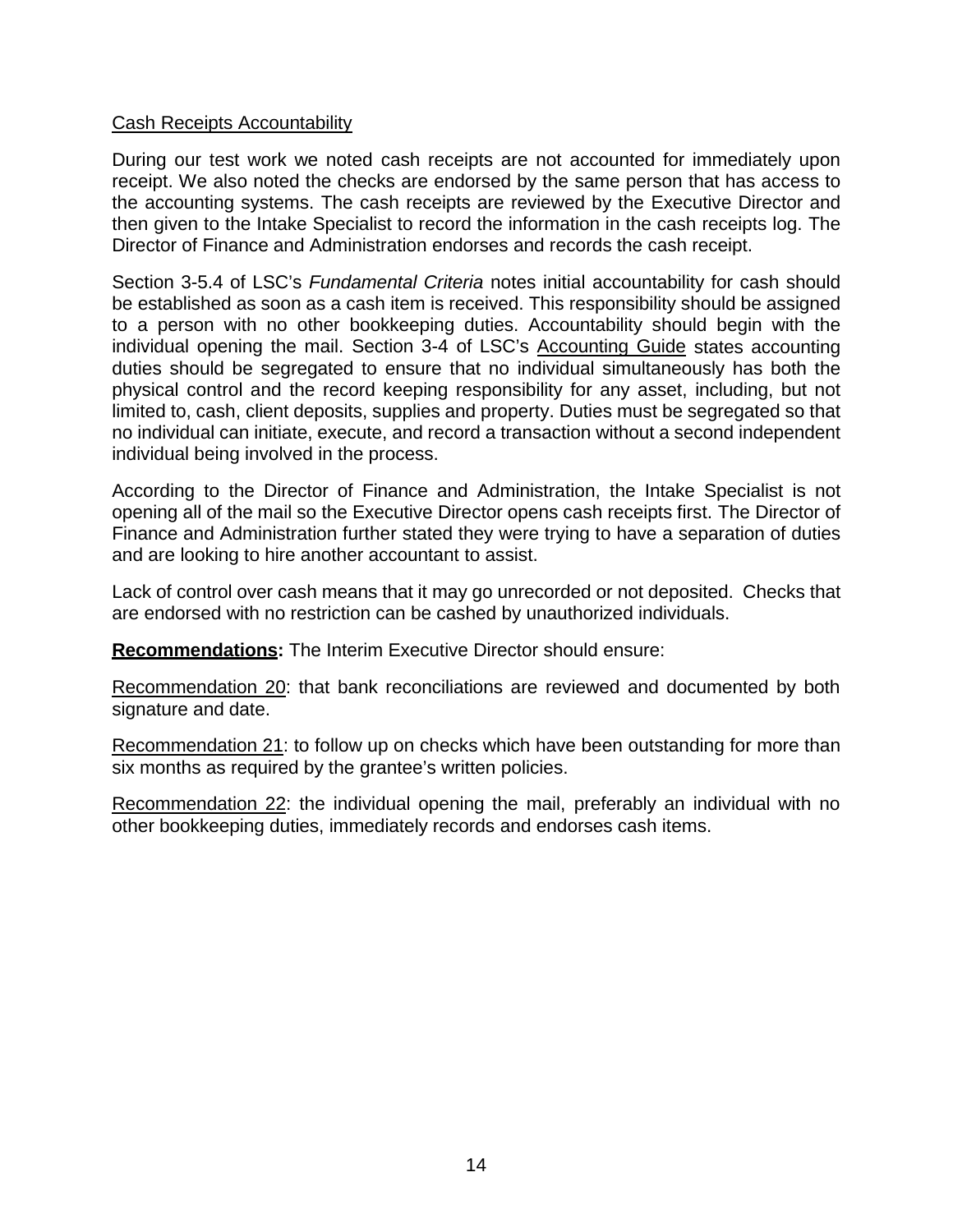# <span id="page-19-0"></span>**SUMMARY OF GRANTEE MANAGEMENT COMMENTS**

Grantee management agreed with the findings and recommendations contained in the report but was not responsive to two recommendations. Grantee management stated the following:

- They have taken into consideration all our recommendations provided in the audit report and updated their Accounting/Finance Policies and Procedures Manual to reflect the recommendations;
- They reorganized their QuickBooks's chart of accounts to include funding sources;
- They contracted with a new payroll company that will allow them to allocate staff time electronically;
- They put into place a new contracting system that requires documentation to be provided to the Director of Finance and Administration and kept on file in a central location;
- They updated their disbursement process by creating a Check Request Form and Request for Payment Form;
- Invoices are stamped to doubly ensure they will only be entered once;
- They have implemented a process that requires staff seeking to use the debit card to complete a Debit Card Authorization Form and receive approval prior to use;
- They implemented a new timesheet submission process that requires managers to review timesheets for accuracy and complete a Management Approval Form each pay period;
- They will start using a new payroll company in April that will give NLSP employees the ability to electronically approve timesheets and to submit requests for leave;
- They have designated a staff person with the physical inventory responsibilities and will work with their auditors to reconcile inventory to the depreciation schedule;
- They have segregated duties for check deposits;
- They have contracted with an outside accountant to perform bank reconciliations; and
- They implemented a process to monitor outstanding checks and void checks six months after the issue date.

The Grantee's comments are included in Appendix II.

# <span id="page-19-1"></span>**OIG EVALUATION OF GRANTEE MANAGEMENT COMMENTS**

The OIG considers the proposed actions to Recommendations 1, 2, 3, 5, 6, 7, 8, 9, 10, 11, 13, 14, 15, 16, 17, 18, 19, 20, 21, and 22 as responsive. The actions planned and implemented by grantee management to address the issues and revise and update its Accounting/Finance Policies and Procedures Manual should correct the issues identified in the report.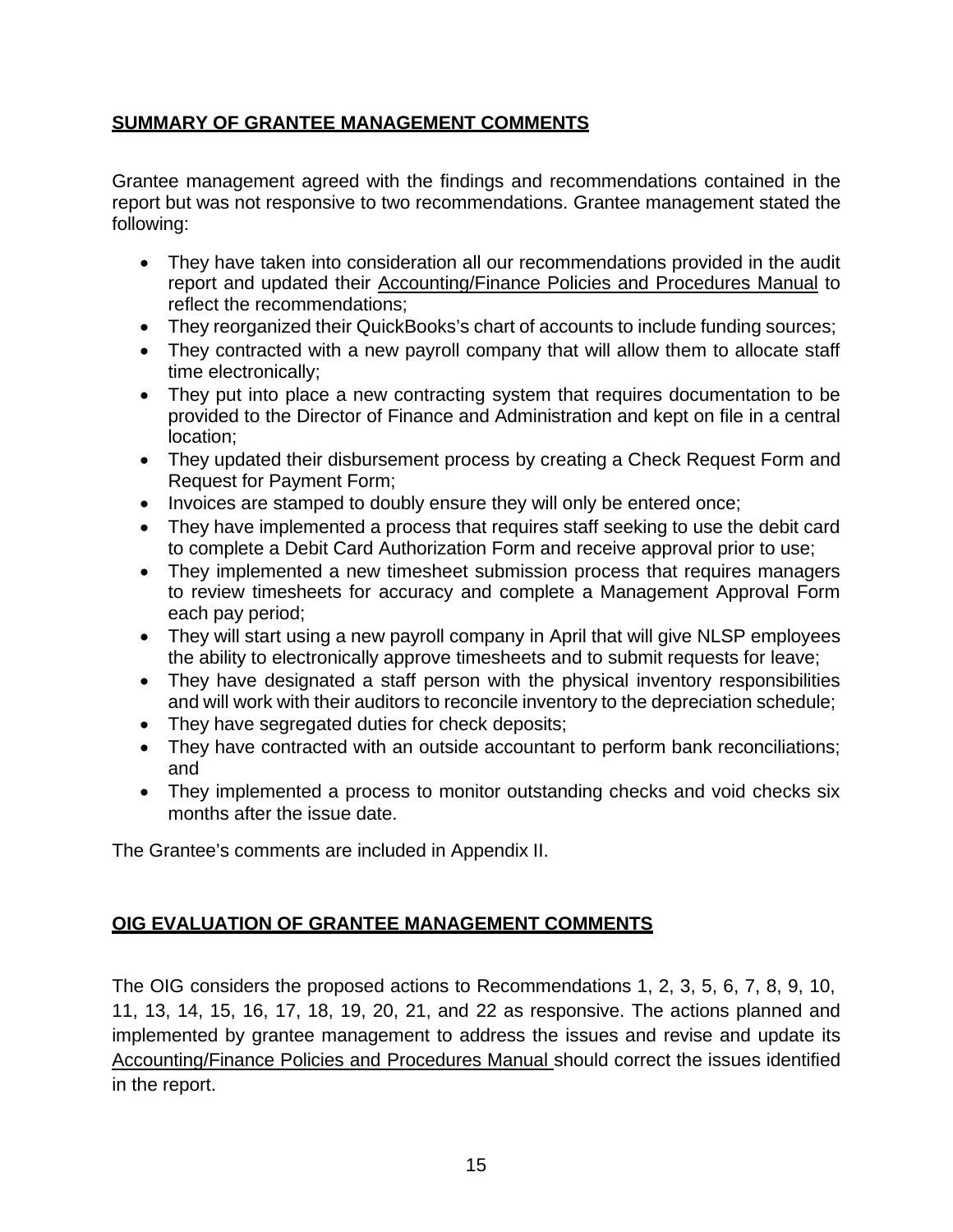Recommendation 1 will remain open until the grantee's Accounting/Finance Policies and Procedures Manual has obtained the required Board of Directors' approval.

Recommendation 2, concerning the accounting system, will remain open as management did not provide the new QuickBooks chart of accounts that provides support of the funding sources being added into the accounting system.

Recommendation 16, regarding subsidiary property records, will remain open as management did not provide a sample of the new property records that includes all the required elements.

Recommendation 17, regarding the physical inventory reconciliation, will remain open as management has not reconciled the accounting property records with the physical inventory.

Recommendation 18 on tracking IT equipment, remains open as the grantee did not address how they would track IT equipment, such as laptops.

The grantee was not responsive to Recommendations 4 and 12. These recommendations are related to cost allocation and the debit card. The grantee did not address what supporting documentation will be used and maintained to provide an audit trail of the cost allocation made to funding sources. The grantee also did not address the concern of the debit card remaining in the name of the prior Executive Director. Consequently, these recommendations will remain open. The OIG is referring these recommendations to LSC management for resolution.

Recommendations 3, 5, 6, 7, 8, 9,10, 11, 13, 14, 15, 19, 20, 21, and 22 are considered closed.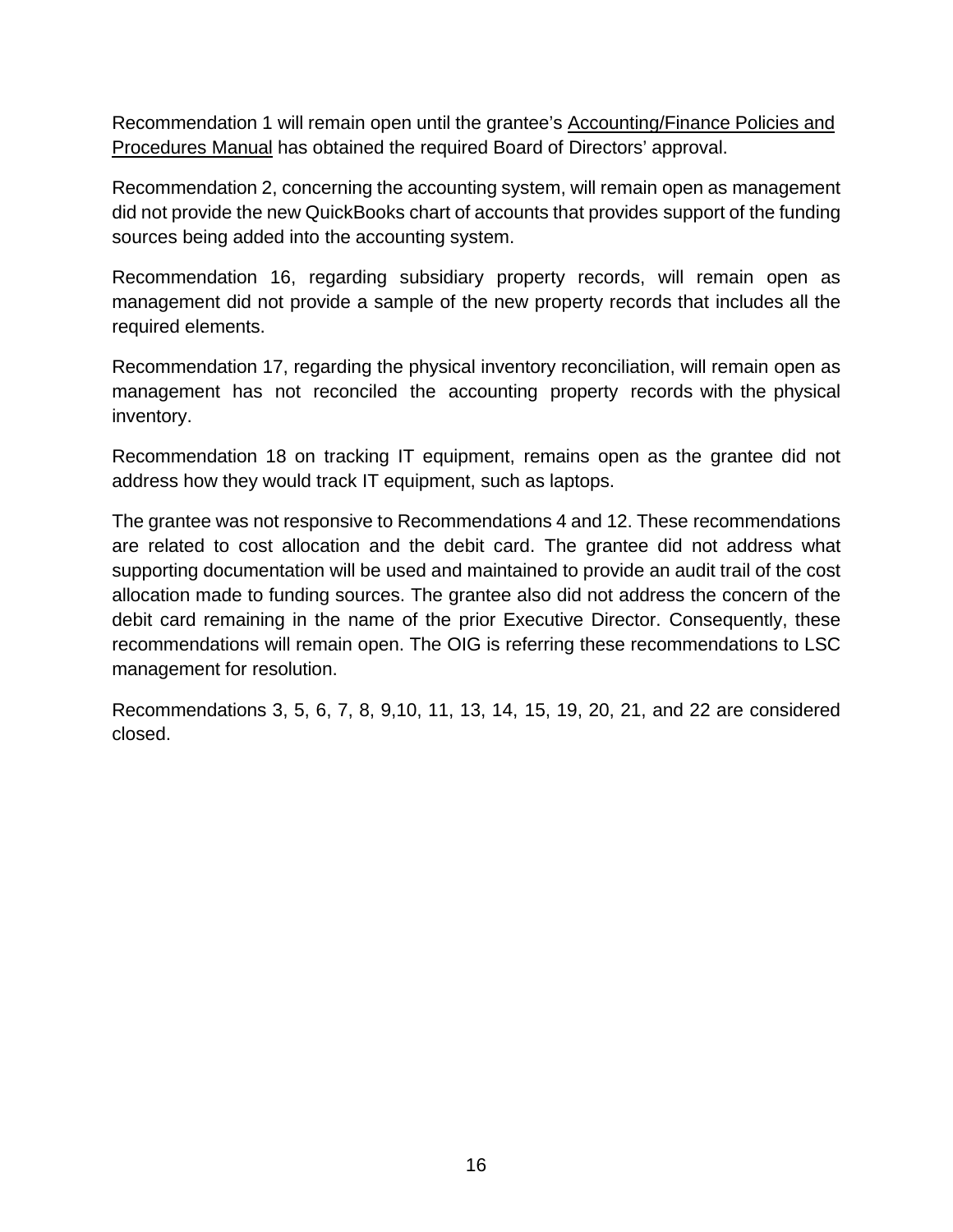# **APPENDIX I**

#### **SCOPE AND METHODOLOGY**

To accomplish the audit objective, the OIG identified, reviewed, evaluated and tested internal controls related to the following activities:

- Cash Disbursements,
- Credit/debit cards,
- Contracting,
- Cost Allocation,
- Derivative income,
- General Ledger and Financial Controls,
- Internal Management Reporting and Budgeting,
- Property and Equipment,
- Employee Benefits and
- Payroll.

To obtain an understanding of the internal controls over the areas reviewed, grantee policies and procedures were reviewed including manuals, guidelines, memoranda and directives, setting forth current grantee practices. Grantee officials were interviewed to obtain an understanding of the internal control framework and management and staff were interviewed as to their knowledge and understanding of the processes in place. To review and evaluate internal controls, the grantee's internal control system and processes were compared to the guidelines in the *Fundamental Criteria of an Accounting and Financial Reporting System (Fundamental Criteria)* contained in the LSC Accounting Guide. This review was limited in scope and not sufficient for expressing an opinion on the entire system of grantee internal controls over financial operations.

We assessed the reliability of computer generated data the grantee provided by reviewing available supporting documentation for the entries selected for review, conducting interviews and making physical observations to determine data consistency and reasonableness. We determined the data for the most part was sufficiently reliable for the purposes of this report.

To test for the appropriateness of expenditures and the existence of adequate supporting documentation, disbursements from a haphazardly selected sample of vendor files were reviewed. The sample consisted of 70 disbursements totaling \$110,805.31. The sample represented approximately 10.2 percent of the \$1,083,268.43 disbursed for expenses other than payroll during the period January 1, 2015 to August 31, 2016. To assess the appropriateness of expenditures, we reviewed invoices and vendor lists, then traced the expenditures to the general ledger. The appropriateness of those expenditures was evaluated on the basis of the grant agreements, applicable laws and regulations and LSC policy guidance.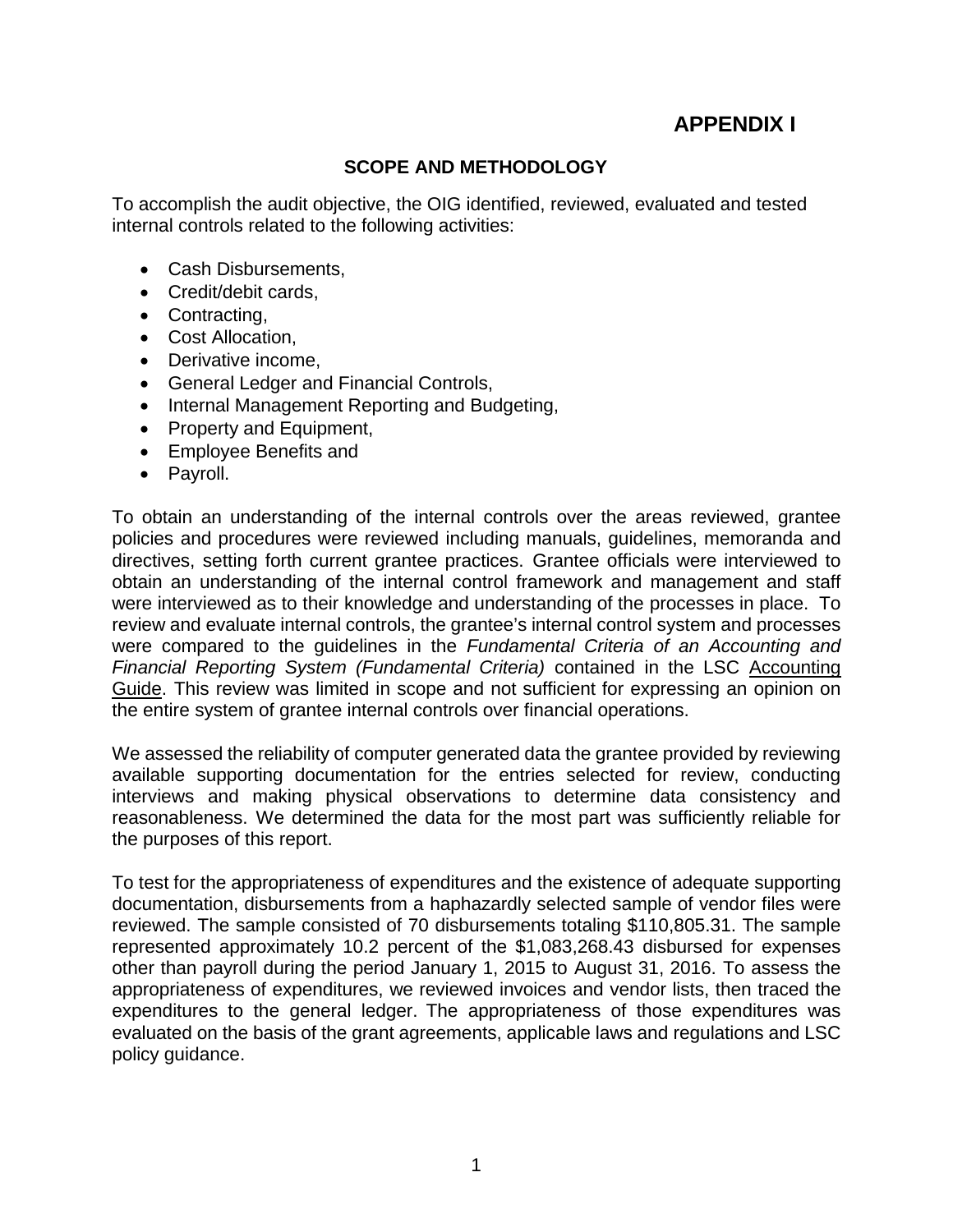Included in the disbursement sample were twelve debit card transactions totaling \$7,539.60. We assessed the appropriateness of the expenditures and the existence of approvals and adequate supporting documentation.

To evaluate and test internal controls over the employee benefits, payroll, contracting, internal management reporting and budgeting, general ledger and financial controls, as well as derivative income, we interviewed appropriate program personnel, examined related policies and procedures as applicable and selected specific transactions to review for adequacy.

To evaluate the adequacy of the cost allocation process, we discussed the cost allocation process with grantee management and requested, for review, the grantee's written cost allocation policies and procedures as required by the LSC Accounting Guide. We reviewed selected transactions to determine if the amounts allocated were in conformity with the documented NLSP allocation process and if the transactions were properly allocated in the accounting system.

Controls over purchasing, recording, inventorying and disposing of property and equipment were reviewed by examining current grantee practices in comparison with LSC regulations and policies outlined in the LSC Accounting Guide.

The on-site fieldwork was conducted from October 31, 2016 through November 4, 2016. Our work was conducted at the grantee's central administrative office and at LSC headquarters, both in Washington, DC. Documents reviewed pertained to the period January 1, 2015 through August 31, 2016.

This audit was conducted in accordance with generally accepted government auditing standards. Those standards require that the audit be planned and performed to obtain sufficient, appropriate evidence to provide a reasonable basis for the findings and conclusions based on the audit objectives. The OIG believes the evidence obtained provides a reasonable basis for the findings and conclusions based on the audit objectives.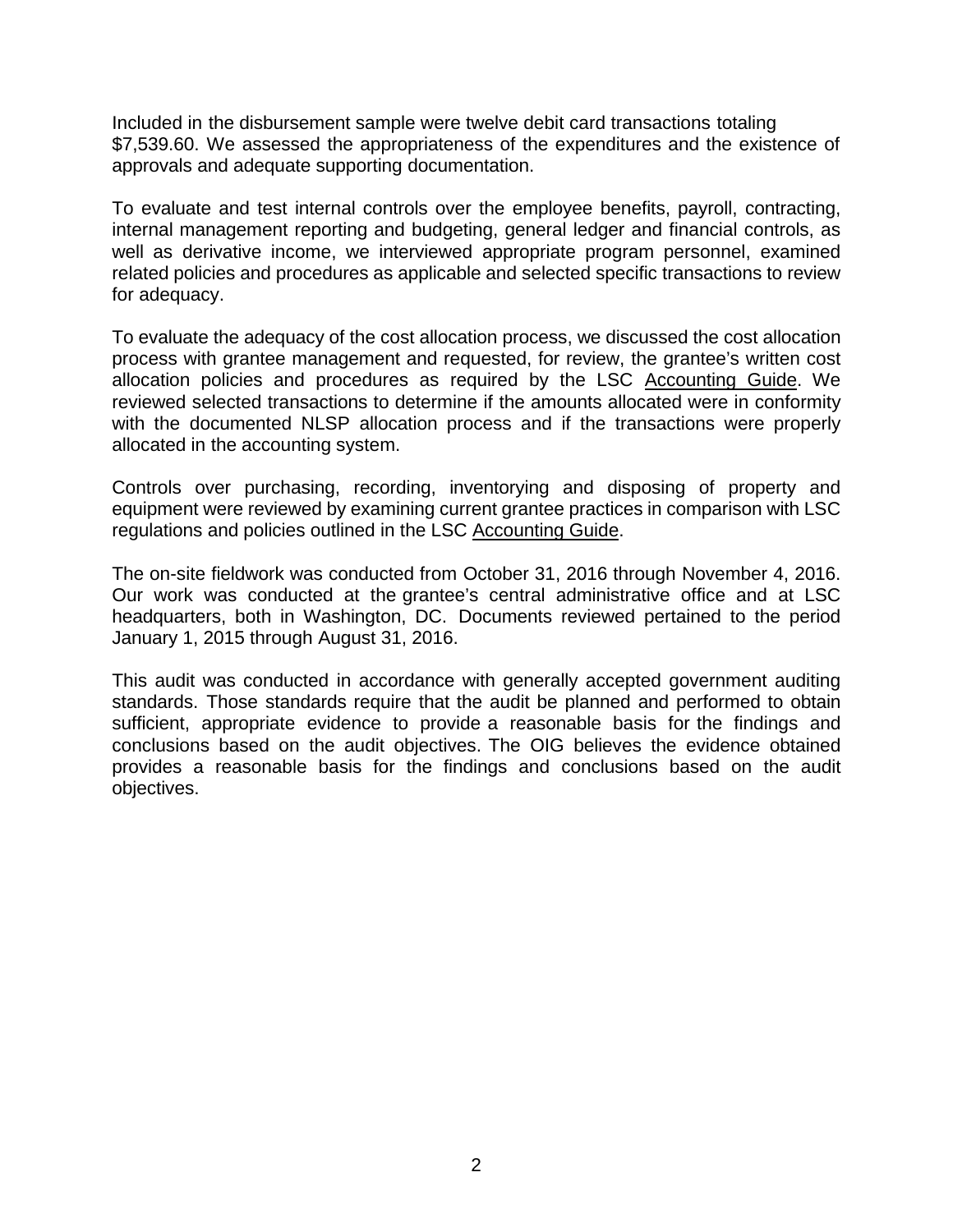

680 Rhode Island Avenue NE, Washington, DC 20002 | 202.832.6577 | www.nlsp.org

March 20, 2017

Mr. John M. Seeba Assistant Inspector General for Audit Legal Services Corporation 3333 K Street, NW, 3rd Floor Washington, DC 20007

Dear Mr. Seeba:

I am pleased to provide this letter and the enclosed documents in response to your letter and report dated February 23, 2017. As noted in your report, Director of Finance and Administration Kathy Hollins and I started employment with Neighborhood Legal Services in August and September of 2016. We made several improvements to tighthen our financial operations prior to the audit. The team's process and report gave us further work to do, and also confirmed that our improvements were on track.

Ms. Hollins and I have both prioritized putting systems and procedures in place to ensure that Neighborhood Legal Services Program is operating in compliance with all LSC requirements. We have taken into consideration all of the recommendations provided in your audit report and updated our Accounting Policies Manual to reflect these recommendations. I also want to address specific items noted in your report.

# **Cost Allocations**

Prior to August 2016 cost allocations were managed with Excel spreadsheets. These spreadsheets were provided to the audit team and the CPA who had created them was available to answer any questions regarding the methodology used.

Each staff member who was covered by a grant had their time allocated to that funding source and all allowable expenses in the grant budget were charged to the appropriate funding source.

The NLSP accounting system was not set up to enter financial data by funding source.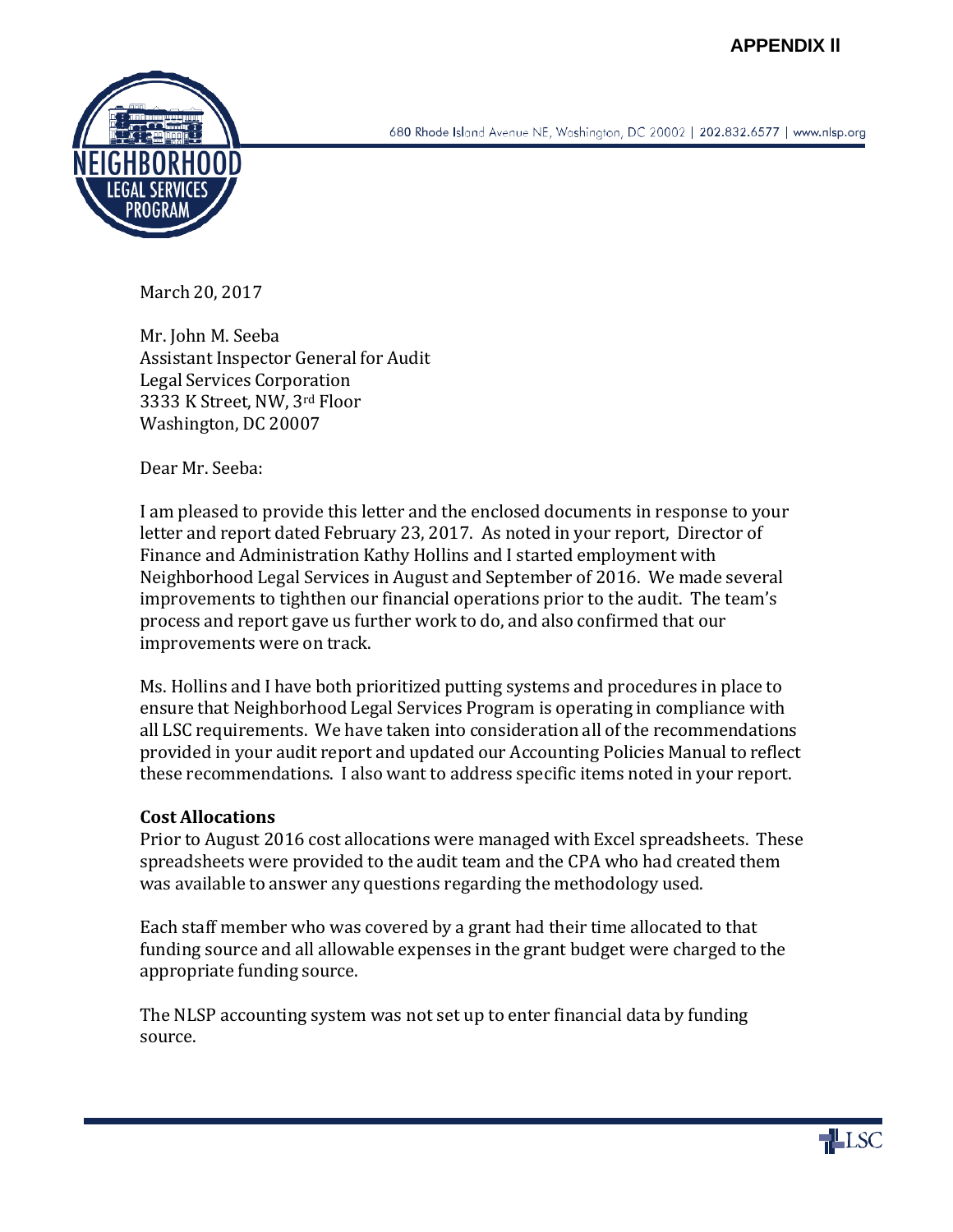

#### **Corrective Action**

NLSP management has worked with an outside accountant to reorganize our QuickBooks's chart of accounts. We have created a system that requires bills to be coded by funding source and approved by the appropriate person prior to being entered into the bill paying system. This will ensure that direct costs are allocated timely and not after the fact.

Staff will record their time per funding source on their bi-weekly time sheets, which will feed directly into the accounting system. To expedite this process, we have contracted with a new payroll company that will allow us to allocate staff time electronically.

Direct costs will be coded to specific funding sources. Indirect costs will be spread across funding sources, as allowed by the grantor, according to the percentage of staff FTEs on the grant relative to the total staff FTEs. Indirect costs beyond those allowed by the grant will be allocated to funding sources that allow such.

The new chart of accounts and timekeeping system allows NSLP to allocate and report in a more timely and accurate way to specific funding sources and constitutes a significant improvement in the NLSP accounting system.

#### **Contracting**

The documentation for several of NLSP's contracts was unable to be located in a timely fashion, and the report also notes that 3 of the 10 vendor files sampled did not follow NLSP's policy requiring Board approval for contracts over \$10,000.

The accounting manual in effect at the time of the audit did not provide guidance on how various types of contracts should be handled.

There was no consistency in how contracts were being handled prior to 2016. Management was able to locate several pieces of supporting documentation after searching in several places.

# **Corrective Action**

NLSP has updated the accounting manual to include direction on multi-year and one-time contracts requiring board approval. The manual now also addresses when competitive bids need to be requested, and when they are not required.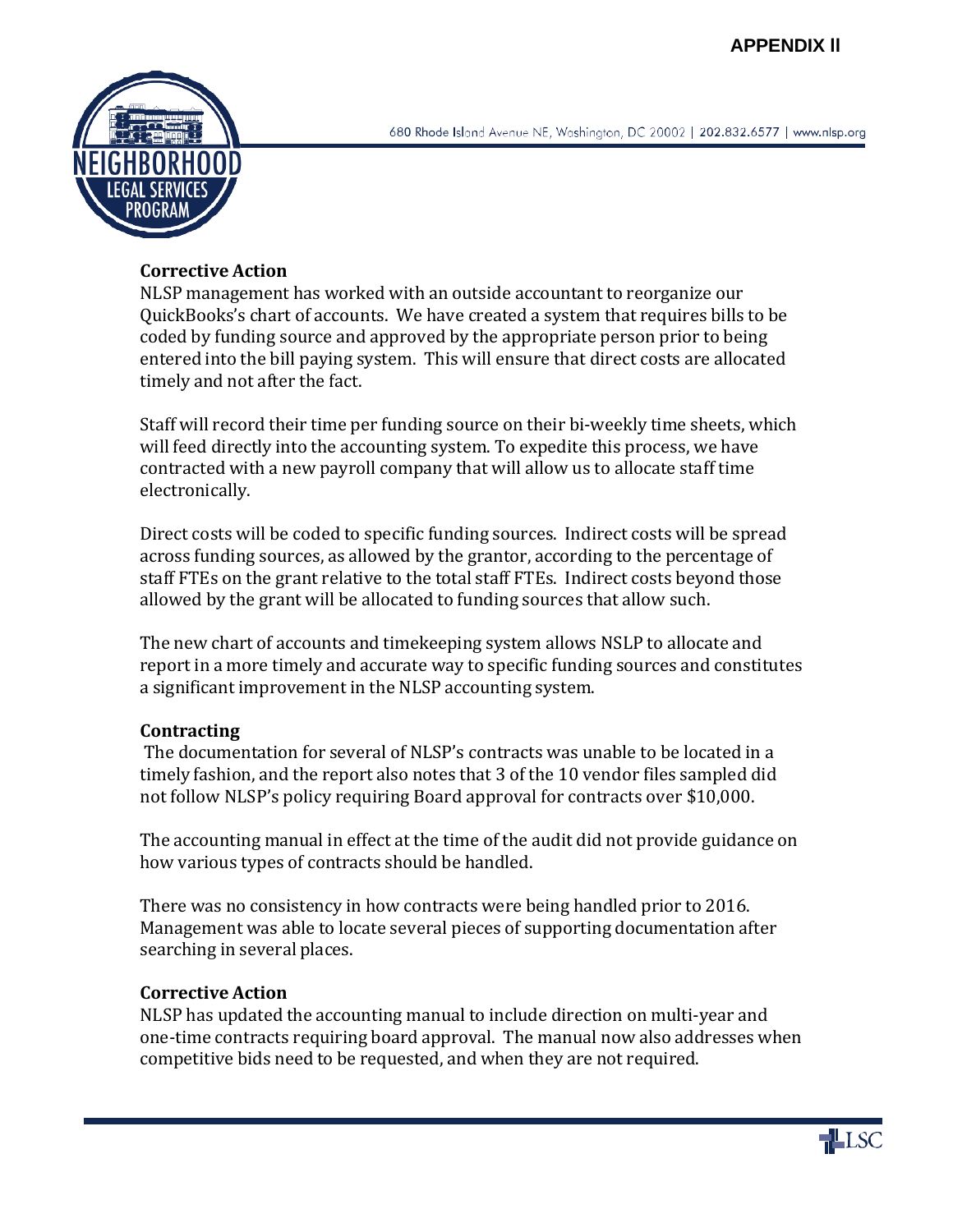

680 Rhode Island Avenue NE, Washington, DC 20002 | 202.832.6577 | www.nlsp.org

NLSP now has a system in place that requires documentation including requests for proposals, responses from vendors, the selection method used and the contract to be provided to the Director of Finance and Administration and kept on file in a central location.

NLSP's accounting manual now details what information must be contained in all contracts.

#### **Disbursements**

It was determined that some of the items sampled, while allowable, lacked proper supporting documentation or lacked adequate approval.

The majority of the approval process was occurring electronically prior to August 2016. Those approval emails were not being printed out and attached to purchase receipts.

# **Corrective Action**

NLSP has a new documented disbursements process that we have been following since September 2016.

All requests for payment are submitted to the Director of Finance and Administration on a Check Request Form or a Request for Payment Form. Vendor invoices and check requests are entered into the accounting system and an A/P Aging Summary is generated from the accounting system.

The Aging Summary and all of the invoices are provided to the Executive Director for review and approval. The Executive Director signs and dates each invoice as well as the Aging Summary and returns the batch to the Director of Finance and Administration to prepare checks.

The prepared checks and invoices are once again returned to the Executive Director for final review and signing.

The signed checks are returned to the Director of Finance and Administration for mailing and filing.

In order to avoid the risk of duplicate payments, the Director of Finance and Administration, enters all invoice numbers into the accounting system which will

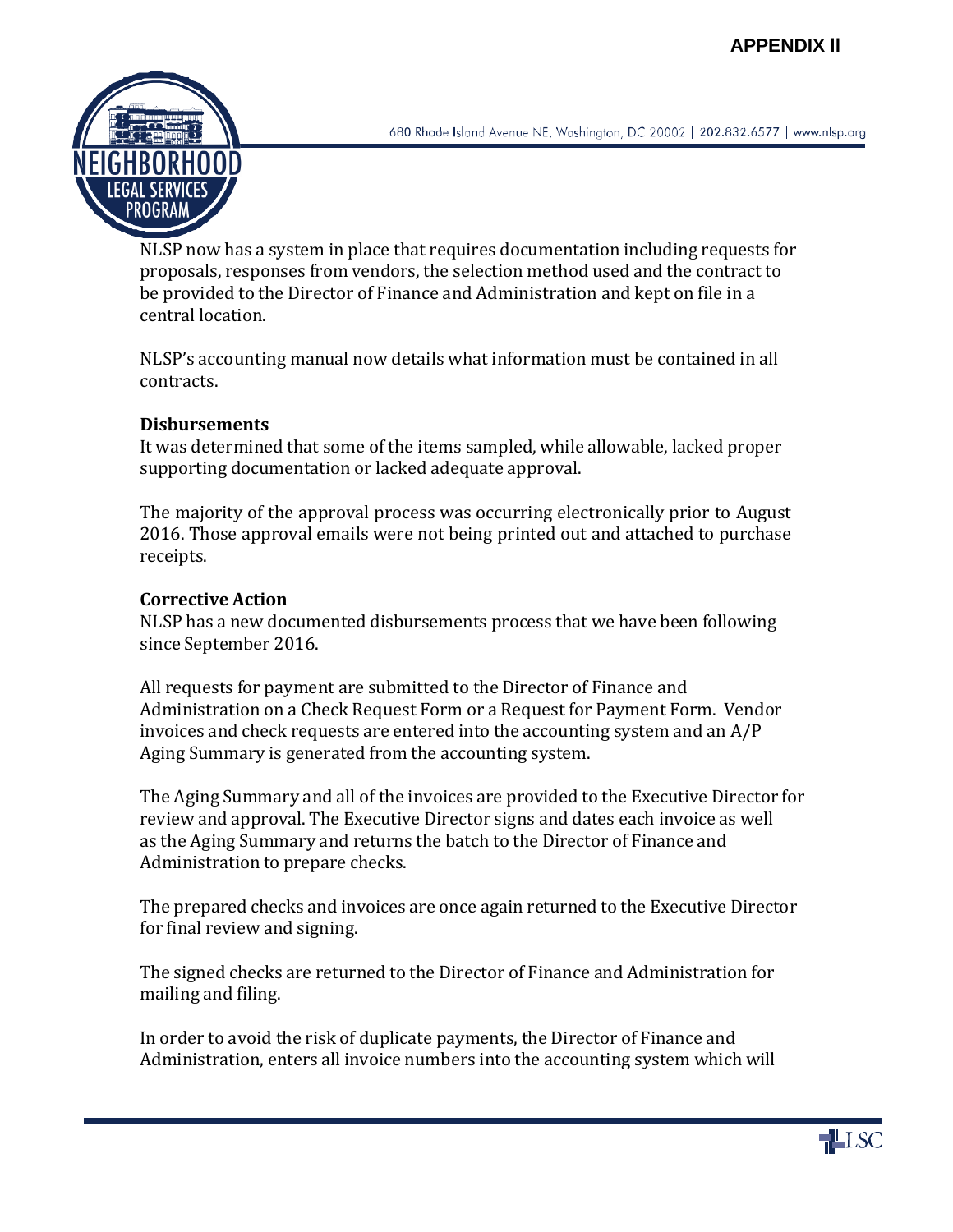

680 Rhode Island Avenue NE, Washington, DC 20002 | 202.832.6577 | www.nlsp.org

notify her if that number has been previously entered for a vendor. She stamps each invoice as entered to doubly ensure that it will only be entered once.

Check stubs are attached to the invoices prior to filing.

# **Debit Cards**

NLSP has one debit card that is currently in the possession of the Director of Finance and Administration under lock and key. Prior to August 2016 the debit card was in the possession of the Executive Director who provided verbal or written approval to employees needing to make a debit card purchase.

#### **Corrective Action**

Since September 2016, we have implemented a process that requires any staff seeking to use the debit card to complete a Debit Card Authorization Form and receive approval prior to use. The new form requires the following information:

Date Vendor Funding code Reason for purchase Approval signature and date

There is no need to limit the number of users or set a maximum spending amount since prior approval is required before a staff member takes possession of the card.

#### **Payroll**

It is stated in the audit report that timesheets and leave requests were processed without management approval being documented. Prior to October 2016, timesheets were emailed to the employee's supervisor and the Director of Finance and Administration, the supervisor would then send a reply to the employee and the Director of Finance and Administration stating that the timesheet was approved.

This was not an efficient way to process timesheet approvals.

# **Corrective Action**

In October 2016, NLSP implemented a new timesheet submission process. This process requires managers to review timesheets for accuracy and to complete a Management Approval Form each pay period that lists each employees' hours and to sign and date the form.

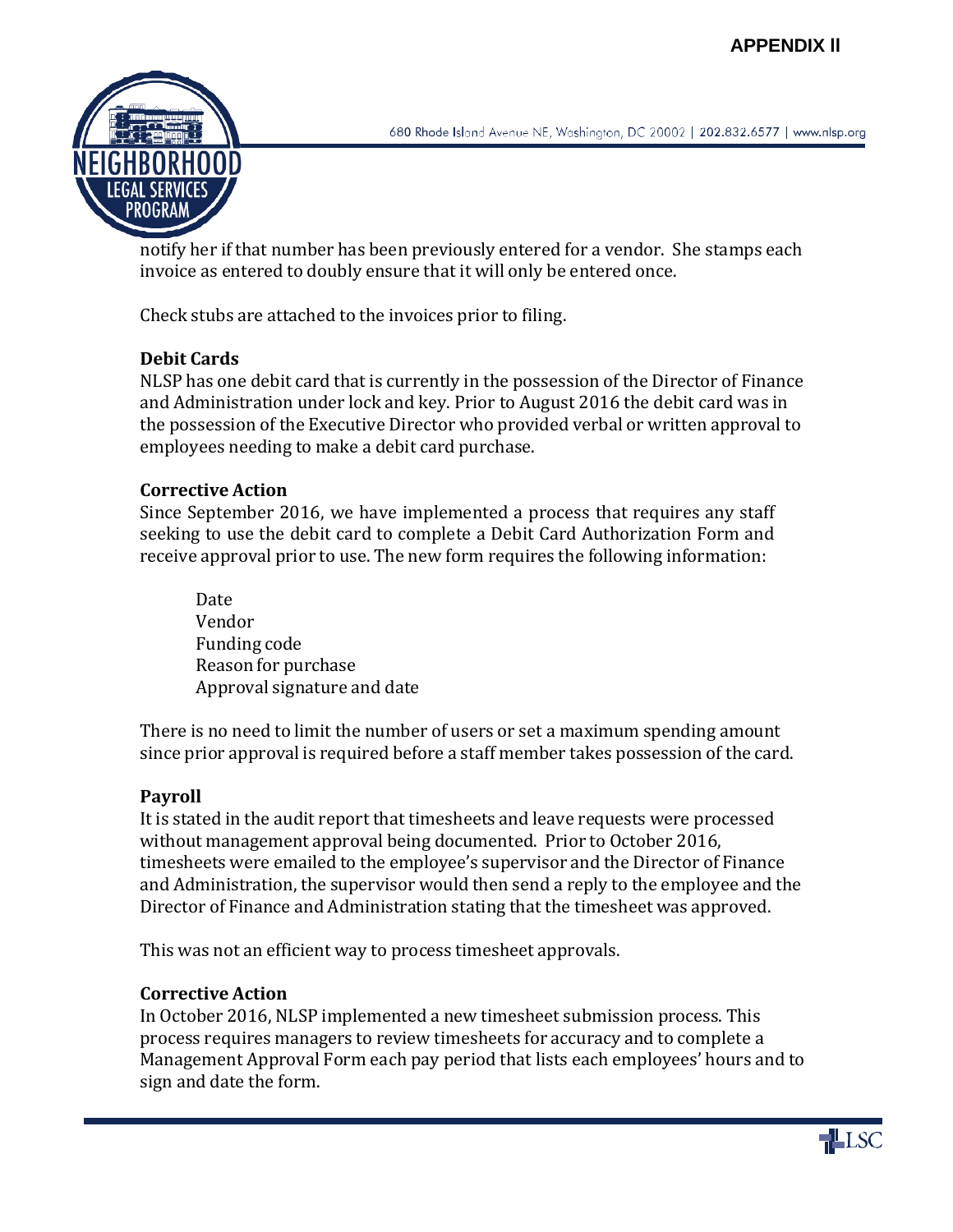

Leave request forms are required to be completed and approved before being handed in to the Director of Finance and Administration.

The new payroll company we will use starting in April will give NLSP employees the ability to electronically approve timesheets and to submit requests for leave.

# **Fixed Assets**

NLSP's internal controls over fixed assets were lax. We had not performed a physical inventory since 2014, and the physical inventory had not been reconciled with the depreciation schedule.

# **Corrective Action**

While we cannot speak to how or why these items were not carried out prior to August 2016 ,we have taken action based upon the audit team's recommendations. We have given the Compliance and Operations Coordinator the responsibility of performing a physical inventory, locating any equipment that is not accounted for. We have also created a method that will allow us to make items such as laptops to be secured yet accessible to staff when needed. We will work with our auditor to reconcile our inventory to the depreciation schedule on an on-going basis going forward.

# **Segregation of Duties**

The audit report states that NLSP needed to create and implement practices that segregate duties in regards to depositing checks. NLSP has a small administrative staff with limited options when it comes to assigning financial tasks. The Director of Finance and Administration utilizes a remote deposit machine which is not practical to place at the front desk.

# **Corrective Action**

When checks are received in the mail, the Intake Specialist at the front desk is responsible for logging the check into a log book and endorsing the check prior to the check being given to the Director of Finance and Administration to electronically deposit. We will continue to look for ways in which we can segregate check deposit duties in the future.